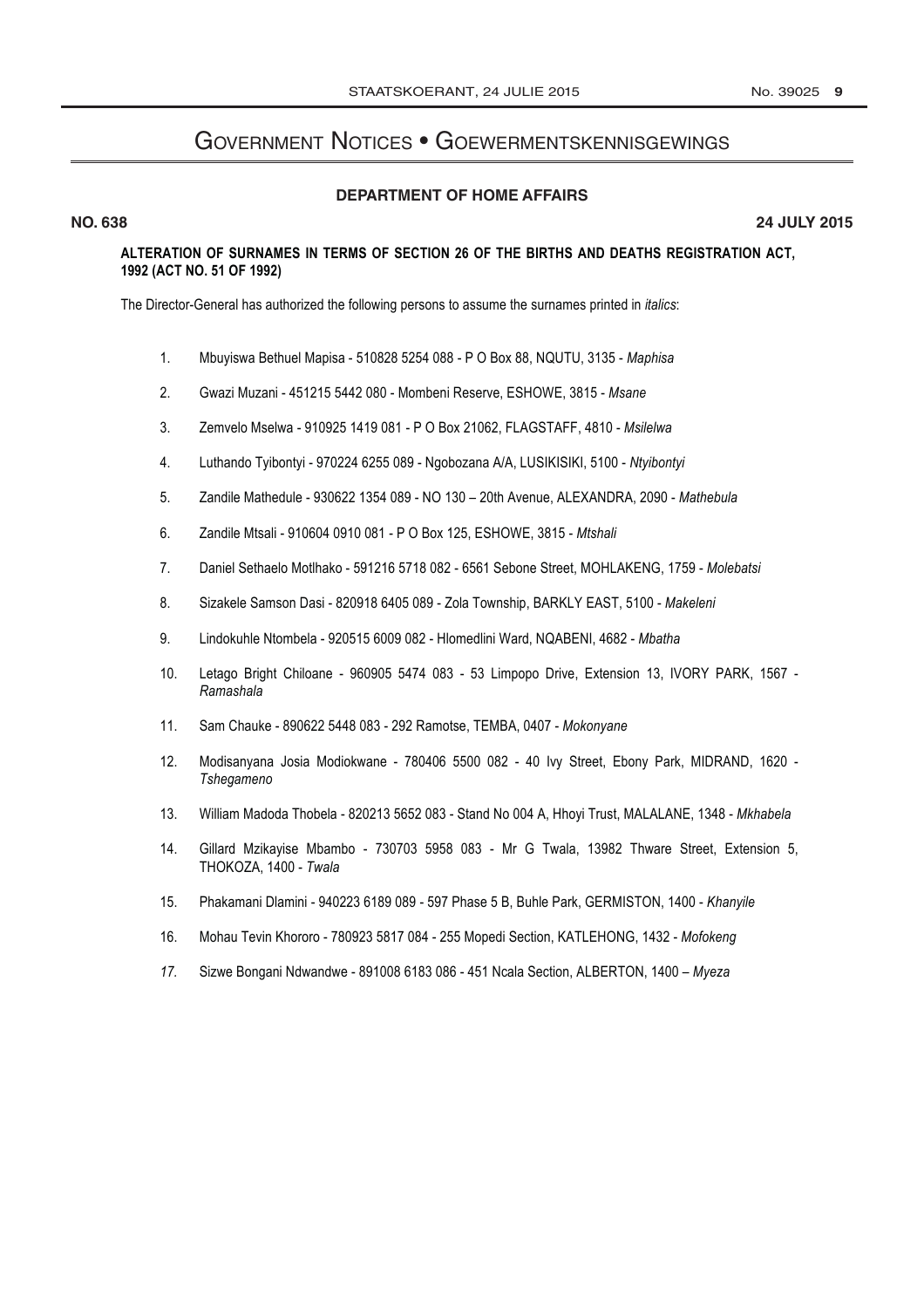| 18. | Thando Lunga Mdluli - 950204 5034 085 - 609 Twala Section, KATLEHONG, 1450 - Mnguni                              |
|-----|------------------------------------------------------------------------------------------------------------------|
| 19. | Teboho Richard Mphuti - 950322 5179 088 - 6071 Nthoroane Street, THOKOZA, 1426 - Motloung                        |
| 20. | Bonga Salwin Mdletye - 820218 5536 087 - 445 Hlahane Section, KATLEHONG, 1431 - Louw                             |
| 21. | Kedibone Nolihle Mabele - 930410 0602 082 - 01 Maphanga, ALBERTON, 1450 - Ncongwane                              |
| 22. | Gugu Patricia Zwane - 801007 1129 085 - 1964 Katlehong South, ALBERTON, 1450 - Mdluli                            |
| 23. | Macebo Mnikhwe - 620421 5940 083 - P O Box 1870, Maryland Store, PORT SHEPSTONE, 4020 - Zati                     |
| 24. | Nontuthuko Malunga - 951204 1333 084 - Ward 4, Hlomendlini, NQABENI, 4682 - Mthembu                              |
| 25. | Indo Mathebula - 800616 6737 089 - No 5696, Extension 3, ORANGE FARM, 1841 - Ntuli                               |
| 26. | Mpho Given Zulu - 970511 5575 081 - 6691 Block F4, EERSTERUS, 0190 - Nawa                                        |
| 27. | Sibukeleni Zondo - 961227 6403 089 - P O Box 18, GINGINDLOVU, 3800 - Mchunu                                      |
| 28. | Patrick Vusi Mtemona - 720213 5460 082 - 18754 Zone 14, SEBOKENG, 1900 - Mthimunye                               |
| 29. | Kanyane Betty Mohuba - 630303 0748 083 - P O Box 4, NKOANA, 0700 - Shoba                                         |
| 30. | Puleng Dominic Matsaung - 790610 5389 085 - P O Box 775, GA-MOTHIBA, 0726 - Gafane                               |
| 31. | Thabo Silas Kotlolo - 860523 5706 080 - 123 Unit D, TEMBA, 0407 - Matlala                                        |
| 32. | Kgotso Patrick Mvundle - 850519 5399 084 - 52800 Ipopeng, Phase 3, BLOEMFONTEIN, 9300 - Mathinya                 |
| 33. | Cheerol Blessing Mwandla - 931010 0024 086 - Emakiwane Skop, LADYSMITH, 3370 - Mchunu                            |
| 34. | Dipuo Olga Teme - 910731 1186 088 - 10608 Rietfontein, MABALSTAD, 2840 - Shole                                   |
| 35. | Athenkosi Cekiso - 960830 6102 089 - 384 Kamp Gg, DE DOORNS, 6875 - Mehlo                                        |
| 36. | Thapelo Noko Ntsima - 961201 5347 084 - 3757 Extension 5, REFILWE, 1003 - Gosebo                                 |
| 37. | Fulufhelo Masithi - 970318 0753 089 - Tshino, VUWANI, 0900 - Mukwevho                                            |
| 38. | Nafiesa Harris - 771204 0130 083 - 73 Duiker Avenue, MITCHELLS PLAIN, 7789 - Van Reenen                          |
| 39. | Simon Botitjie Mendu - 860812 5995 086 - Stand No 869, Phase 2, Extension 2, WITBANK, 1035 -<br>Mahlangu         |
| 40. | Bongane Derrick Seloyale - 860412 5922 089 - 4844 Lgabhantshane Street, Ackerville, EMAHLAHLENI,<br>1035 - Khosa |
| 41. | Alfred Vumani Hlapi - 841003 5801 086 - 86 Pelot, Kromdraai, WITBANK, 1039 - Mangana                             |
| 42. | Ziyaad Plaatjies - 941221 5128 081 - 46 Zambezi Way, Portlands, MITCHELLS PLAIN, 7186 - Simon                    |
| 43. | Mohlale Rose Magabane - 870304 0961 089 - 757 Baloyi Street, Phomolong, KEMPTON PARK, 1632 -<br>Mohlala          |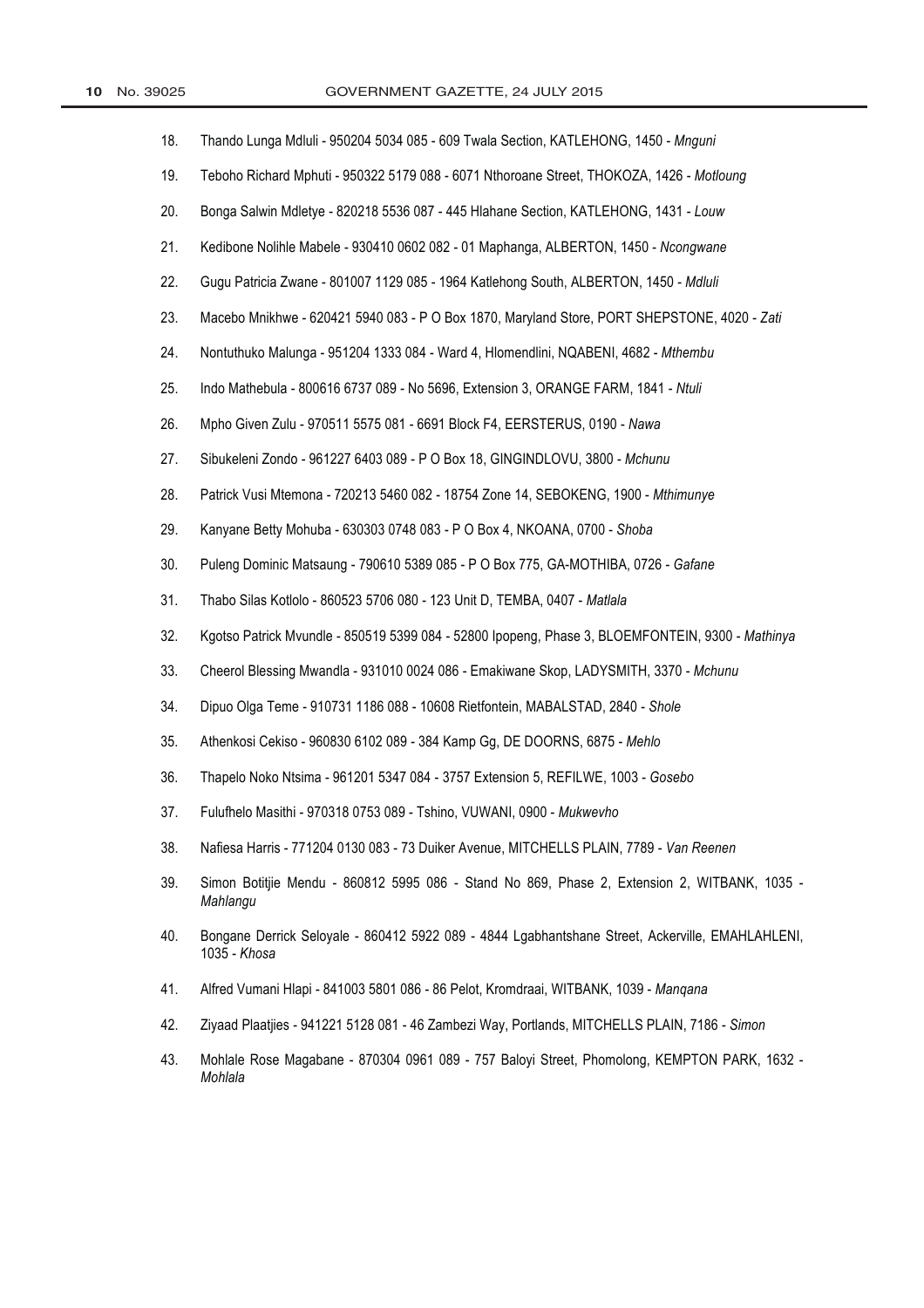- Martin Skhumbuzo Mbele 940418 5546 087 1056 Winnie Mandela, Zone 10, TEMBISA, 0100 Mabiletsa 44.
- 45. Gabriel Edward Kabini - 940822 5381 082 - 1618 Mogo Street, Birch Acress, Extension 33, KEMPTON PARK, 1620 - Ndebele
- 46. Odwa Mpotulo - 951126 5247 087 - 225 Mpuko Street, KWANOXOLO, 6000 - Ludziya
- 47. Philani Mpanza - 910519 5719 081 - 7413 Tsotetsi Street, THOKOZA, 1426 - Motloung
- 48. Raynold Vernon Bells - 960802 5296 089 - P O Box 146, CERES, 6300 - Slier
- 49. Khomotso Madileng - 860814 5870 087 - P O Box 54, GOMPIES, 0631 - Mothwa
- $50<sub>1</sub>$ Sylvia Sibongile Mabena - 950903 0948 088 - 37211 Stand, TSAKANE, 1550 - Nkosi
- $51$ Victoria Omphemetse Rangaka - 960914 0691 089 - 1059 Ratshwene Section, Luka, RUSTENBURG, 0322 - Setuke
- 52. Salome Mathibe - 860915 1504 081 - C 715 Mogodi 2, Ratijepan, TEMBA, 0700 - Mathabe
- 53. Lindokuhle Meimango - 951005 6355 083 - 1179 Dingane Street, Mofolo North, DUBE, 1800 - Dhlamini
- 54. Trevor Thabang Mafifi - 870405 6023 087 - 10011 Mohlasedi Village, SELEKA, 0500 - Mokgobu
- 55. Ndixolile Mvubu - 961008 5817 085 - P O Box 1514, QUEENSTOWN, 5320 - Tshangana
- 56. Bongumenzi Hopewell Madonsela - 790527 5660 085 - 1233 Shenge Street, Extension 2, VOSLOORUS, 1475 - Hlonawa
- Nobom Ngodwana 810921 1111 084 Qandu Area, PORT ST JOHNS, 5100 Monki  $57.$
- 58. Frans Montsho Oupa Sadige - 690911 5717 080 - 455 Block 1, SOSHANGUVE, 0152 - Mfolo
- 59. Darlice Johannes Cry Motloutsi - 760623 5716 088 - Stand No A65, Unit 13, BOYNE, 0728 - Somo
- 60. Thabo Walter Msimanga - 940306 5334 085 - 3405 Zone 13, Lewetse Street, SEBOKENG, 1983 - Nkopane
- 61. Mbuyiselo Portia Zondi - 931023 1152 087 - 2 Meadowlands Close, OTTAWA, 4339 - Maphumulo
- 62. Tumisho Mashabela - 960609 5490 087 - 291 Stirling Street, ORMONDO, 1700 - Ramaselele
- 63. Thabo Kenny Mahlangu - 900623 5536 081 - 172 Section A, MAMELODI WEST, 0122 - Malatii
- 64. Vuyani Bryson Vilakazi - 960909 5375 084 - 396 Garland Street, Wesselton Location, ERMELO, 2380 -Mdluli
- 65. Zethu Nosipho Mlambo - 920909 1694 081 - Mapheleni Area, MTUBATUBA, 3935 - Thabethe
- Chrisdolan Marimuthu 861130 5110 088 71 Road 704, Montford, CHATSWORTH, 4022 Christopher 66.
- 67. Sakhumzi Komanisi - 920623 5967 084 - Mahlungulu A/A, QUMBU, 5100 - Gelese
- 68. Sydwell Sambo - 880901 6055 085 - P O Box 2199, WHITE RIVER, 1240 - Shabangu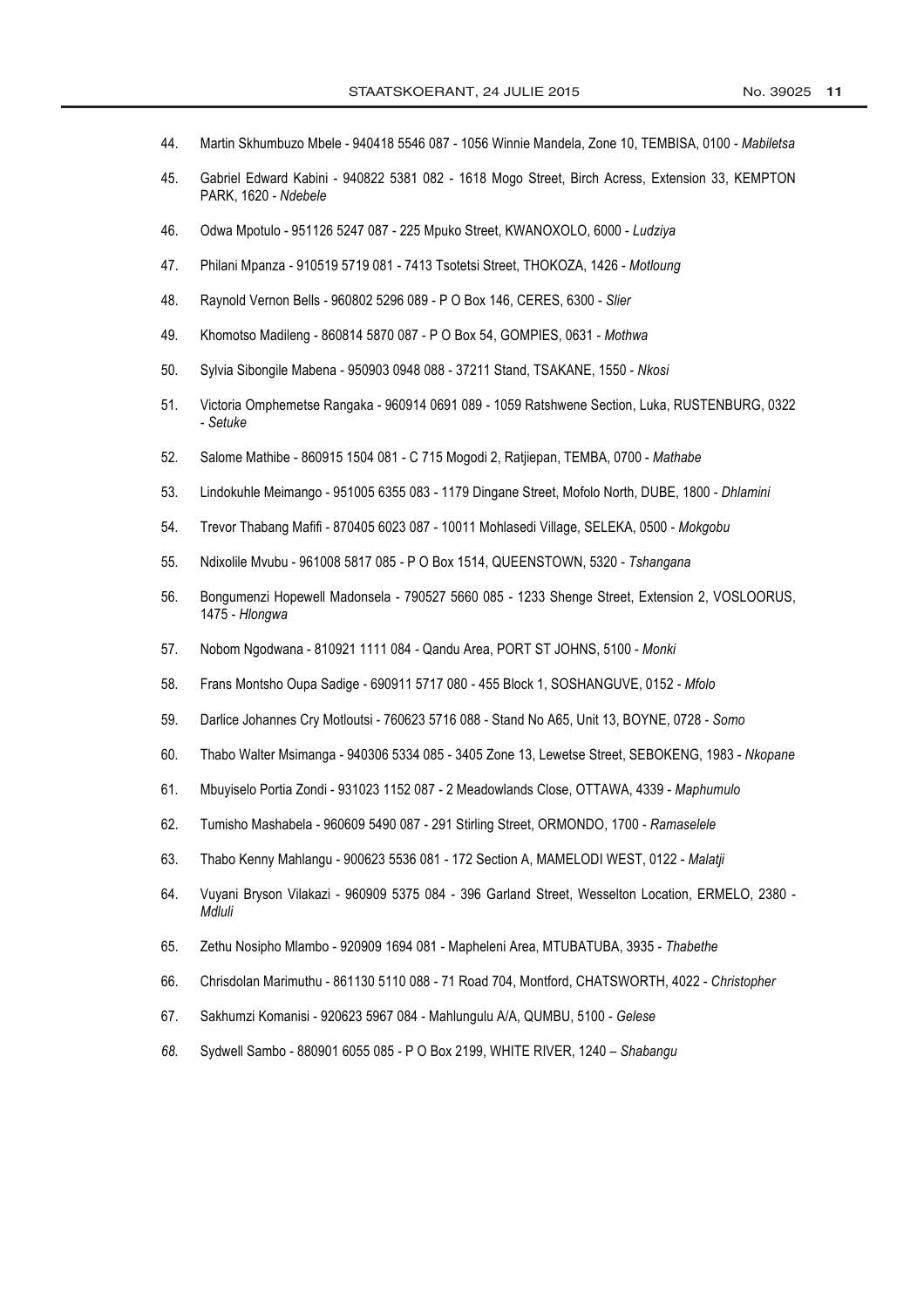- 69. Siyabonga Hope Sigudu - 881226 5283 085 - 1021 Thwala Section, KATLEHONG, 1436 - Langa
- $70.$ Lebelo David Moeketsane - 830228 5921 088 - 192 Block P, TEMBA, 0407 - Nkoana
- $71.$ Bertha Masehlong Phahle - 790908 1006 087 - 804 Elandskraal, MARBLEHALL, 0450 - Kgaphola
- $72.$ Selebo David Ogaseng - 710316 5962 080 - 934 Marikana West, RUSTENBURG, 0300 - Diraditsile
- $73.$ Goodman Dzivhuluwani Nkanyane - 890703 5241 080 - 61099 Mkhatshwa Street. Extension 3. DAVEYTON, 1520 - Matumba
- Ntjanyana Jacob Malusi 771029 5699 083 4827 Kgotsowa, BOTHAVILLE, 9660 Kopele 74.
- 75. Mashudu Griffith Tshikororo - 861118 5756 083 - P O Box 1341, SIBASA, 0970 - Mkansi
- 76. Hasani Kevin Mathebula - 820205 6480 084 - 2181 Extension 1, MOTHOTLUNG, 0268 - Baloyi
- 77. Lucky Vilane - 880418 6247 083 - P O Box 202, JOZINI, 3969 - Mangele
- 78. Clifort Sefalafala - 960612 5791 082 - Ditshosini Village, MODJADJISKLOOF, 0837 - Mokhabukhi
- 79. Fana David Mkhize - 710708 5454 086 - Mafakathini Location, PIETERMARITZBURG, 3200 - Nene
- 80. Pfunzo Nndwamato - 960425 6132 085 - Itsana, THOHOYANDOU, 0970 - Nethonzhe
- $81.$ Nomzamo Nontobeko Khuzwayo - 950628 1173 085 - Kwanwandela Reseve, ESHOWE, 9815 - Ntuli
- 82. Andile Banele Nomfundo Masikane - 941012 1369 088 - Thizman Area, NKANDLA, 3885 - Mbatha
- 83. Noxolo Mditshwa - 721216 1241 082 - Meyi Village, HERSCHEL, 9756 - Manzi
- 84. Simphiwe Fanele Goba - 970310 6438 088 - Ntaphuka Area, NDWEDWE, 4342 - Gumede
- 85. Miranda Diketso Lepule - 970726 0295 085 - P O Box 9, KETEKE, 0475 - Lekwatsipa
- 86. Merigana Pretty Maseko - 880926 0421 082 - 55 Vlaklaagte, 402 No, KWAMHLANGA, 1022 - Mavuso
- 87. Mpumelelo Jali - 960308 6100 080 - Eswayimane Location, WARTBURG, 3233 - Dladla
- 88. Sipho Samuel Makolobe - 640705 5542 089 - Stand No 566, KWA-MHLANGA, 1055 - Molefe
- 89. Amanda Nxele - 960303 1373 089 - 1770 One Room Section, Mpophemeni Township, PIETERMARITZBURG, 3200 - Sokhele
- $90.$ Nontobeko Jennifer Mkhwanazi - 920427 0727 083 - 22808 Tanzania Road, INANDA, 4301 - Mzimela
- 91. Emmanuel Ramaditsi Maroka - 930618 5628 080 - 1123 Lebowakgomo, Zone F, POLOKWANE, 0700 -Makutu
- 92. Prince Mabunda - 920418 6020 086 - Ga-Abel Village, BOLOBEDU, 0887 - Mokgobi
- 93. Semanki John Mashapu - 741129 5599 080 - House No 609, Sekgakgapeng, MOKOPANE, 0600 -Seshoka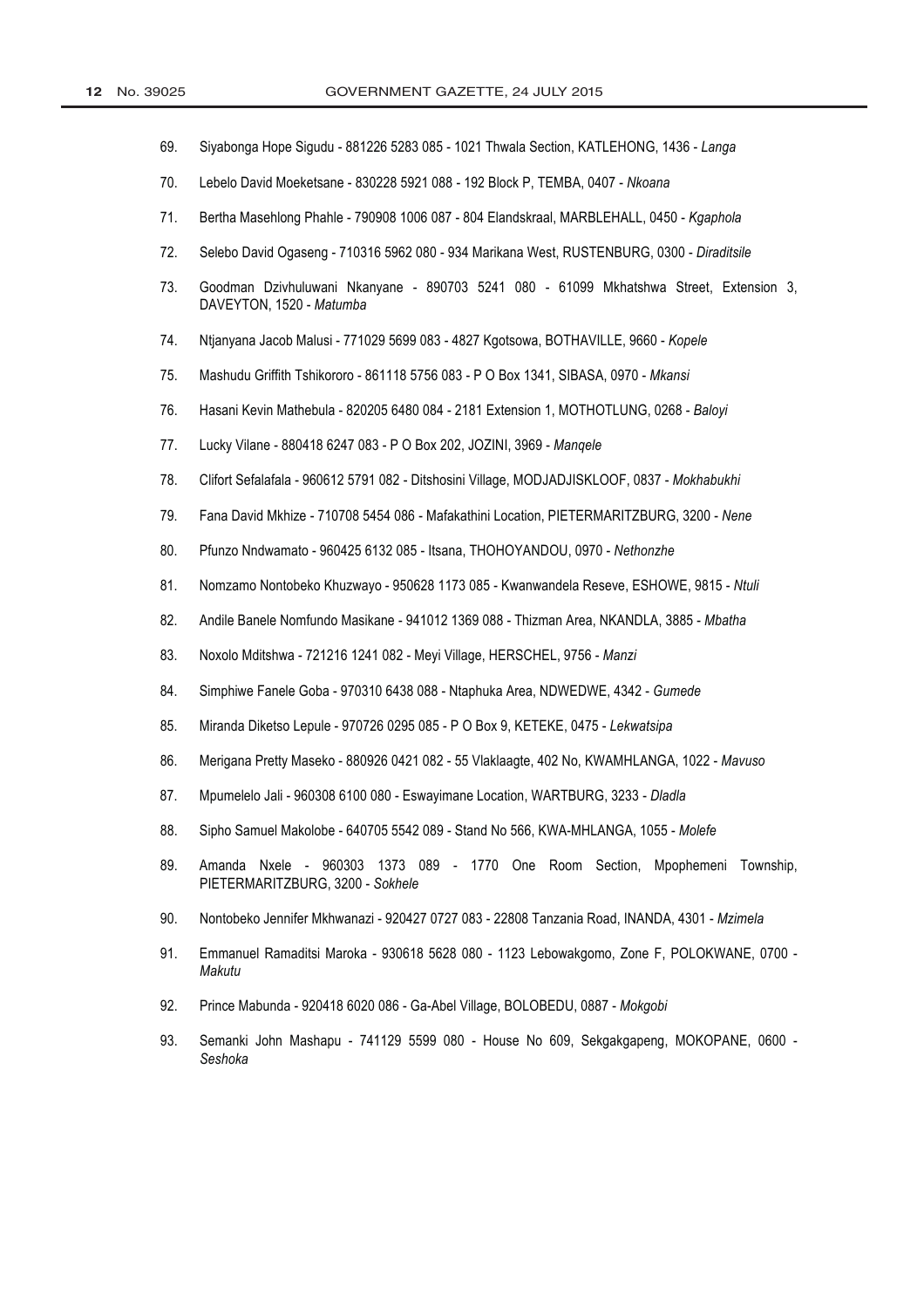- 94. Thabiso Kgotlang - 940904 6107 086 - P 27 Barolong Section, GANYESA, 8613 - Nonong
- 95. Reginald Bongani Maphalala - 771022 5520 086 - 841 Extension 1, Slovoville, ROODEPOORT, 1725 -Molefe
- 96. Lucky Simphiwe Zwane - 951009 6301 089 - 1388 Intengu Street, Extension 10, VOSLOORUS, 1401 -Msimango
- Philemon Kabelo Tembo 881107 6091 083 209 A Lengau Street, Zone 1, MEADOWLANDS, 1700 -97. Sehume
- 98. Mlungisi Phroters Dladla - 950529 5981 087 - Mashingeni Location, HOWICK, 3290 - Sokhela
- 99. Sinethemba Fortunate Ntombela - 960613 1261 088 - Stand No 3600, OSIZWENI, 2952 - Ndlovu
- 100. Primrose Matho Ngcobo - 840614 0327 082 - P O Box 721, MARGATE, 4275 - Nzama
- 101. Siyanda Nzama - 960314 6218 088 - Kwandevu Location, UMZUMBE, 4225 - Mnguni
- $102.$ Sithabiso Sithole - 960228 6082 080 - P O Box 584, NQUTU, 3135 - Mncwango
- $103.$ Mncedisi Dion Mlamleli - 750417 5756 083 - A827 Umlazi Township, UMLAZI, 4031 - Sishi
- 104. Sifiso Emmanuel Maphumulo - 810810 5324 084 - P O Box 427, UNDERBERG, 3257 - Ngcungama
- 105. Lungi Neliswa Musa - 890904 0861 084 - Ggumeni Area, MANDENI, 4490 - Dumisa
- $106.$ Losangel Pita - 930720 0768 083 - B-908 Nkami Road, HAMMARSDALE, 3700 - Mncwabe
- $107.$ Innocentia Andile Ndlovu - 960816 0781 085 - D949 Jabula Road, GREYTOWN, 3250 - Myaka
- 108. Maabareki Ulenda Mokgofe - 940604 1218 082 - P O Box 140, TRICHARDTSDAL, 0890 - Makgopa
- Ephraim Pharamela 940910 5958 080 P O Box 2512, THOHOYANDOU, 0950 Mudau 109.
- $110.$ Senzeko Manimani - 890925 5949 087 - Maganda Area, NGCOBO, 5050 - Ngcamba
- $111.$ Tsogo Alex Zwane - 880331 5639 087 - 118 Mokgobeng Section, MARAPALLO, 0300 - Lesejane
- $112.$ Thami Thipe - 870213 5331 083 - 9102 Lourie Street, ETWATWA, 1519 - Mvulane
- $113.$ Brusia Bingleboy Hans - 560601 6089 087 - Gamakgatle Village, KURUMAN, 8582 - Mosesane
- Nonhlonipho Ayanda Mchunu 961010 1698 089 Mncesheni Area, LADYSMITH, 3370 Mvelase 114.
- Sfundo Sanele Shezi 970419 5697 089 39 Abela Avenue, Extension 3, WELBEDACHT WEST, 4092 -115. Kaula
- Nompumelelo Eunice Khumalo 970205 1263 087 835 Kameelrivier B, SIYABUSWA, 0472 Mahlangu 116.
- Matsobane Jack Molokomme 970101 5353 083 10028 Rooival, BAKENBERG, 0610 Mokau  $117.$
- 118. Okeditse Alphias Lekgoe - 970206 5897 086 - A45 Makabole Village, TSEOGE, 8614 - Phakele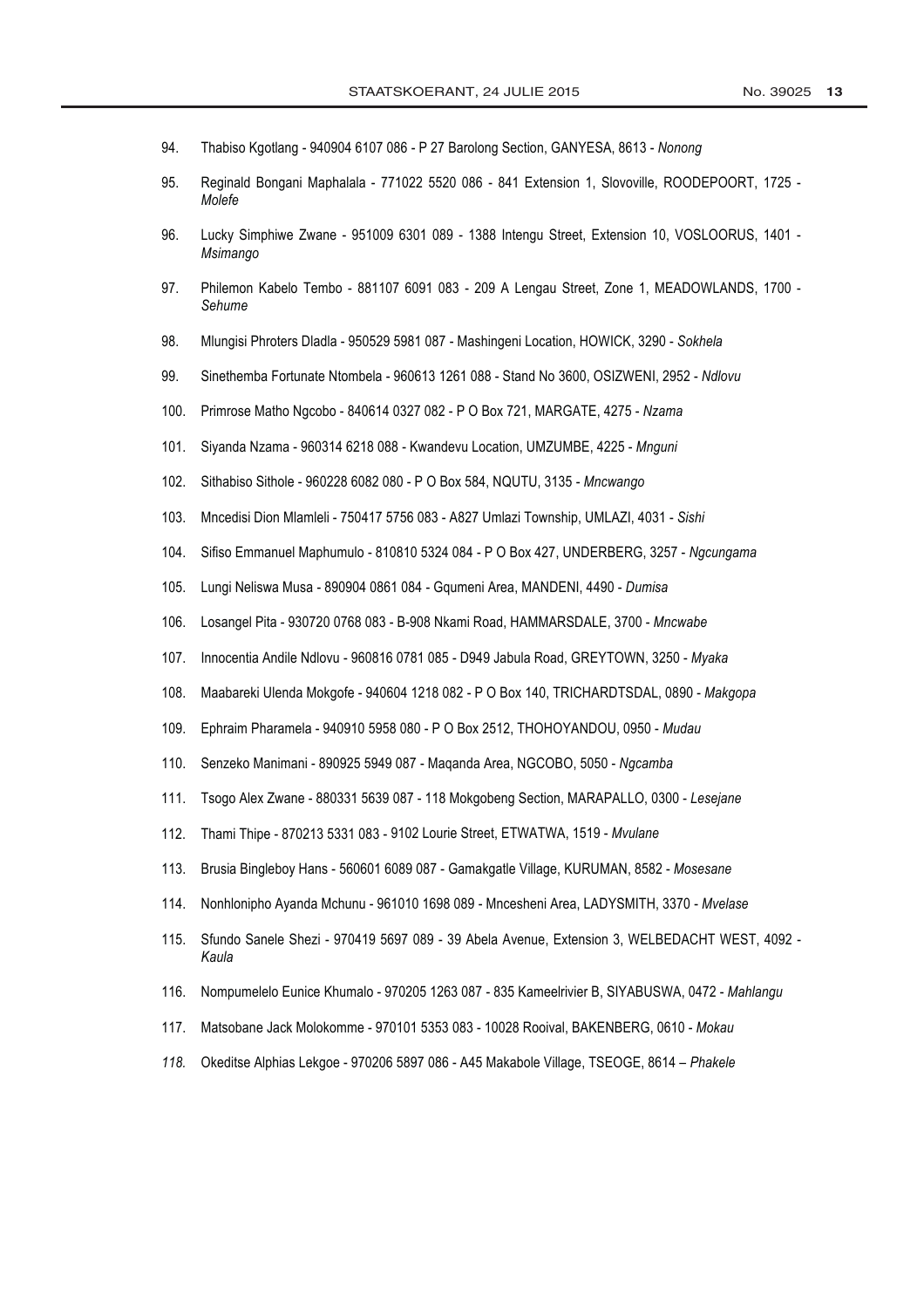- Gené Muller 950319 0091 086 30a Dawid Street, Extension 2, UPINGTON, 8801 Van Wyk 119.
- Themba Stanley Thomo 570422 5816 083 House No 298a, OSIZWENI, 2952 Mbatha 120.
- Sbonelo Nene 930606 5679 088 N588 Umlazi Township, UMALAZI, 4031 Mkhize  $121.$
- Nkosingiphile Shabalala 740409 6256 083 Ndanyane Area, POMEROY, 3020 Majozi  $122.$
- Thembeka Faith Zungu 920124 0434 089 Khiphukwazi High, ISIPINGO, 4110 Mpungose  $123.$
- Daphny Pestia Mabe 691129 0692 088 455b Madiba Street, Zone 2, MEADOWLANDS, 1852 Kau  $124$
- $125.$ Shimbazimani Robert Makhubele - 611016 5516 080 - 09 Block Xx, SOSHANGUVE, 0152 - Rikhotso
- 126. Anathi Mpange 890802 6354 080 43 Plein Street, Room 703, Manhatten Court, JOHANNESBURG, 2001 - Jucwa
- 127. Fanisiwe Khaladi Ndlovu 600707 0544 084 3132 Marantha Street, SEBOKENG, 1987 Nkutha
- 128. Godfrey Rirhandzu Chauke 870824 5915 087 Stand No 825, Unit E Extension, THOHOYANDOU, 0950 -Ravele
- Truth Yonela Maqoga 951118 0579 085 Tabase Mission, MTHATHA, 5099 Silo 129.
- 130. Sifiso Andries Majola - 780605 6062 089 - Willow Area, PIETERMARITZBURG, 3201 - Mdunge
- $131.$ Amanda Emmanuel Ngubane - 960325 5277 081 - Slangspruit, PIETERMARITZBURG, 3201 - Ndhlovu
- Ntshwane Valencia Moropane 860302 0788 082 P O Box 2309, BURGERSFORT, 1150 Wisiki 132.
- Nhlakanipho Shezi 950124 6196 081 Ezidlozi Area, NKANDLA, 3855 Mkhize 133.
- 134. Xolisile Nelisiwe Gabela - 890208 0988 081 - Mkhobosa Reserve, ESIKHAWINI, 3887 - Nxele
- 135. Lindokuhle Evans Ngwenya - 960415 6008 088 - 2177 Extension 1, VOLKSRUST, 2470 - Nsibande
- $136.$ Sophie Dipuo Meko - 921115 1213 083 - House No 484, Moetgaan Section, MADIBOGO, 2772 - Seleke
- Bethuel Nkululeko Mtombi 940510 5316 089 1118 Winniekie Direko, Tshakaville, PETRUSBURG, 9932 - $137.$ **Busakwe**
- 138. Ezekiel Ditaba Mosai 870423 5485 082 120 Buanja Section, PHOKENG, 0309 Ramokgadi
- 139. Thenjiwe Cathrene Ngwenya 680510 0252 085 Stand No 555, Extension One, Silindile, LOTHAIR, 2370 - Motha
- 140. Donald Skhosana 960529 5825 084 273 Saaiplaas, SEHLAKWANE, 1047 Sibiya
- 141. Thulani Anxious Ngwenya 730630 5831 087 1502 Dumbe Location, EDUMBE, 3180 Msibi
- 142. Prinsi Bayanda Mkhwanazi 910606 5827 087 Eskom No 40363, Ezimbuthu, UTRECHT, 2980 Dhlamini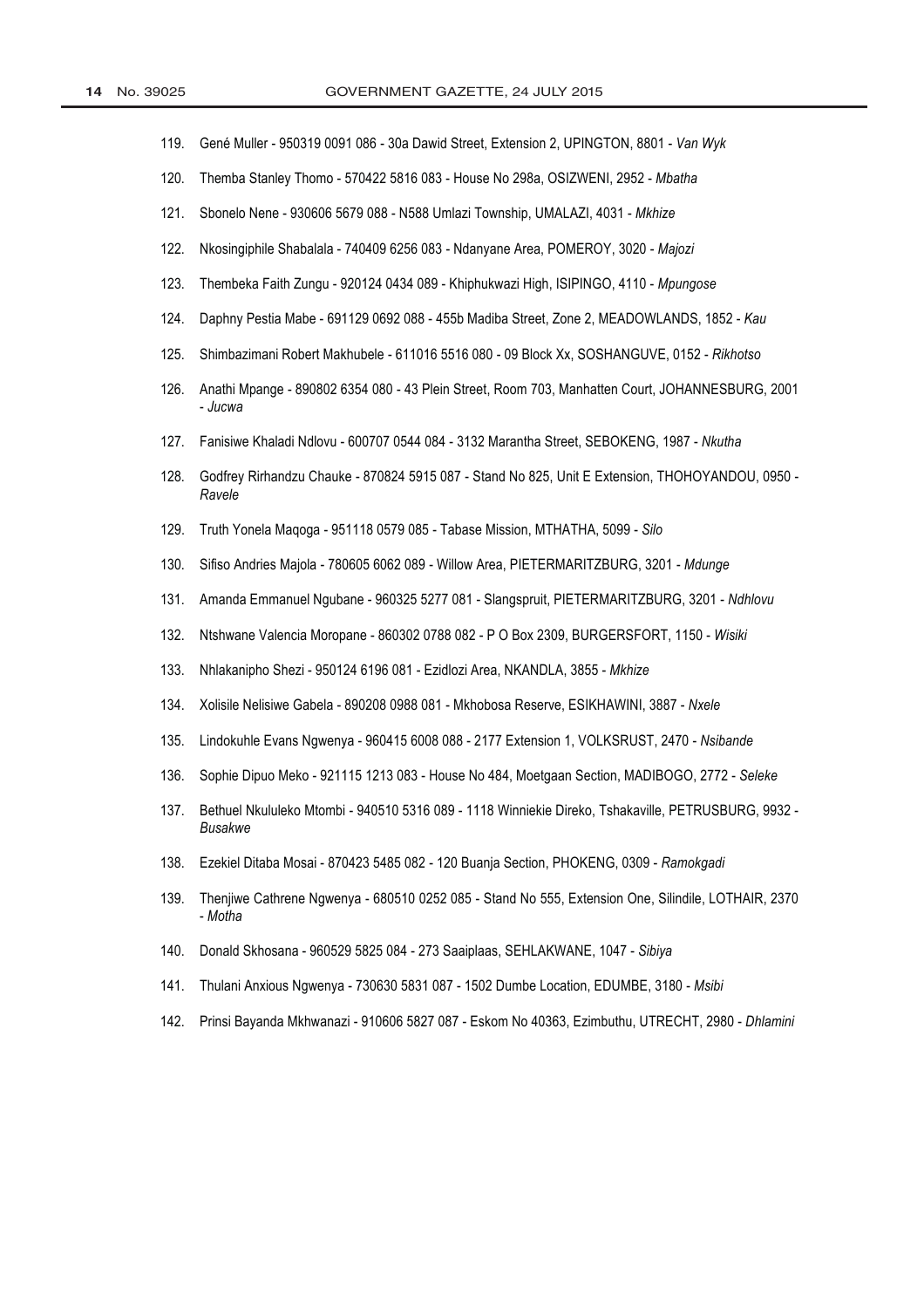- 143. Zamani Mkhonywana 350501 0359 086 Amadiba Area, BIZANA, 4800 Mzomba
- 144. Kenneth Cecil Serage Magugumela - 900703 5410 089 - 2 Fatane Street, ATTERIDGEVILLE, 0006 -Mokgohlwa
- 145. Shaun Michael Mitchell - 950328 6039 080 - 26 Lilly Street, Andalusia Park, JAN KEMPDORP, 8556 - Nako
- 146. Matsatsi Thulare - 401031 0185 082 - P O Box 22, DENDRON, 0715 - Maraka
- 147. Buyisile Prudence Linda - 680726 0644 085 - Stand No M209, UMLAZI, 4031 - Makatini
- 148. Frances Isaac Siphiwe Kwazi Masuku - 591202 5682 080 - 14 Poplar Street, DANNHAUSER, 3080 - Dube
- 149. Johannah Tlou Poopedi - 430619 0201 084 - P O Box 2509, POLOKWANE, 0700 - Letoka
- 150. Peter Setshedi - 860525 6156 082 - 0434 Little Trust, LEBOTLOANE, 0190 - Mahlangu
- 151. Phillemon Pule Modipa 820206 5756 086 14464/1 Phase 2. Bramfischerville, ROODEPOORT, 1724 -Malema
- Motshidiemang Ashley Ratshweu 860224 5848 085 19214 Extension 8, BOITEKONG, 0308 Sapelo  $152.$
- 153. Khanya Tyumza 950420 5808 084 Gqukesi Area, BUTTERWORTH, 5000 Gwiji
- 154. Machoene Aggrey Mokobane 840621 5805 087 31 Kurkbas Street, Flora Park, POLOKWANE, 0699 -Rammutla
- 155. Christopher Tshepo Ratelele 840718 5653 085 2359 Block Mthethwa, Stinkwater, HAMMANSKRAAL, 0400 - Mtheto
- 156. Zamandosi Philile Hadebe 961016 0634 082 P O Box 66105, ESTCOURT, 3810 Cele
- 157. Joseph Kotsie 940202 6264 084 0226 Temong Section, TEMBISA, 1632 Borake
- 158. Sthabiso Sibahle Hlongwane - 950722 6150 089 - P O Box 1234, ESTCOURT, 3310 - Zamisa
- 159. Sibongakonke Promise Mokhele - 850312 5755 087 - 1867 Imbali, Unit J, PIETERMARITZBURG, 3201 -Sondzaba
- 160. Berlina Manne Mabilo - 720304 1087 084 - Private Bag X 9040, BURGERSFORT, 1150 - Magale
- 161. Fisokuhle Gift Hlongwane - 960530 6313 088 - P O Box 17603, WASBANK, 2920 - Madonsela
- 162. David Ponti Phetla 831030 5715 083 P O Box 785, CHILOANENG, 0491 Masemola
- Disebo Virginia Moleko 500822 0270 084 138 Luba Street, Temong Section, TEMBISA, 1620 -163. Lepheana
- Dumsani Vincent Shongwe 940629 6075 088 Stand No 467, GUTSHWA, 1245 Mogane 164.
- Dorothy Kenole Senosi 760815 1162 081 132 Ramogotsi Section, CHANENG, 0310 Lerole  $165.$
- 166. Zimkhitha Nombebe 921227 1198 089 Maghubini Area, Kalankomo Locality, QUMBU, 5180 Ngini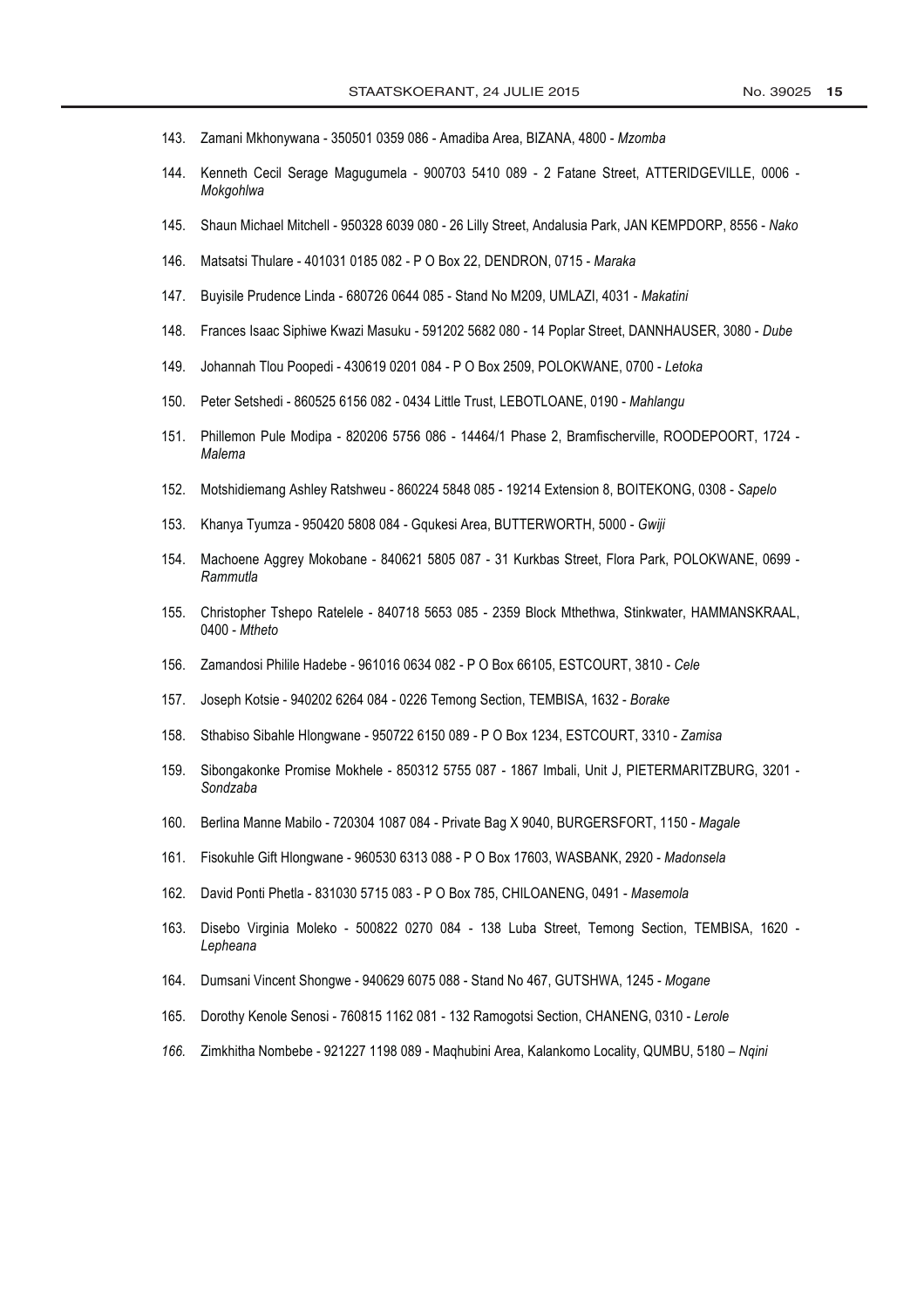- Sphamandla Brian Khoza 840204 5256 088 H483 Unit 6, Mpumalanga Township, HAMMARSDALE, 167 3700 - Dlamini
- 168. Wanda Mziwonke Lusu - 930914 5417 081 - 43 Ntlobo Street, NU12 Motherwell, PORT ELIZABETH, 6211 - Matiwane
- 169. Irvin Sisha Matlala - 860918 6245 080 - 27903 Myubu Street, Extension 5, MAMELODI EAST, 0122 - Hoza
- Barry Refilwe Baloyi 680116 5327 086 10880 Mphela Street, MAMELODI EAST, 0122 Mnisi  $170$
- Mahlakazi Piet Baloyi 740429 5719 089 10880 Mphela Street, MAMELODI EAST, 0122 Mnisi  $171.$
- $172$ Mandla Tevin Nkuna - 940319 5435 083 - 788 Zone 1, Garankuwa, 0200 - Mlangeni
- 173. Mantshaupa Juliet Sekgobela 930423 0490 085 57 Edeumore Street, Extension 5, Rabie ridge, 1632 -Mamabolo
- 174. Asemahle Damane 960923 0681 081 79 Cheesewood Street, Delft South, Delft, 7100 Ntshanga
- Tsiamo Khaya Melato 970325 5308 082 14179 Tomboya Street, Daveyton, 1520 Nkatane 175.
- 176. Simon Hans Pampier - 920320 5333 082 - 18234 Tirisano Street, Club 2000, Kimberley, 8301 - Abrams
- Snethemba Hloniphile Khumalo 960715 1338 087 Dundee Village, Dundee, 3000 Mbuli  $177.$
- Genuine Nsizwa Ntsibande 950923 5194 082 1289 Nkosi Street, Zondi I, Soweto, 1868 Kubheka 178.
- 179. Siyabonga Mzamiseni Dlamini - 930708 5998 086 - Nkunyane Area, Nqutu, 3135 - Nxumalo
- 180. Bongukuphiwa Mthandeni Sithole - 920327 6133 080 - House No 101314, Lister Farm, Madadeni, 2951 -Hlatshwayo
- 181. Mondli Zakhele Gina 890612 5856 088 Kwamazala Area, Mtubatuba, 3935 Maduna
- 182. Musawenkosi Thusokwakhe Gumede 710924 5691 086 Mbangathubana Residence, Eshowe, 3815 -Mkhize
- 183. Sipho Ephraim Masimula - 780616 5451 082 - Stand No 0306, Monsterius, 1057 - Zwane
- 184. Nhlanhla Prince Zulu - 801026 5432 089 - P O Box 9263, Kanyamazane, 1214 - Mdluli
- 185. Sello Somancu - 821206 5854 088 - 1235B/28 Goye, Zone 1, Pimville, Soweto, 1809 - Manala
- 186. Lindokuhle Geneous Shezi - 930901 6509 081 - Dube Hostel, Soweto, 1802 - Ntombela
- 187. Mduduzi Comfort Shezi - 820711 5663 083 - Kwadabeka Area, Pinetown, 3602 - Zondi
- 188. Mfanelo Praise-God Mbhele 951119 5457 087 P O Box 599, Hibberdene, 4220 Radebe
- 189. Jack Ntini 930824 6370 082 Stand No 010, Leseleseleng Village, Seabe, Mmamethlake, 0432 -Chabalala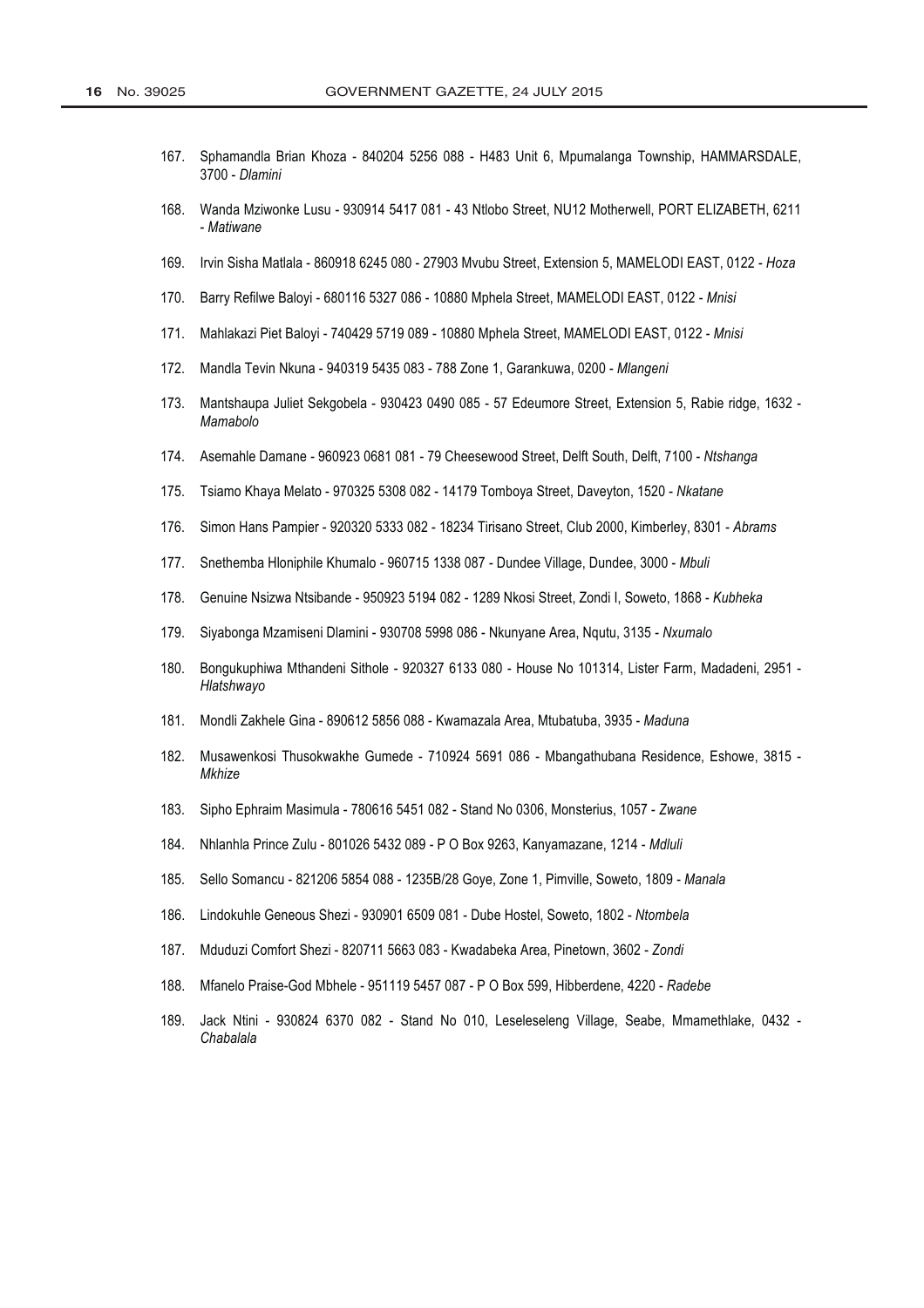- 190. Cathrine Nkoko Ntini - 930824 1326 089 - Stand No 010, Leseleseleng Village, Seabe, Mmamethlake, 0432 - Chabalala
- Thulane Man Zakwe 740328 6060 081 2989 Tumble Weed Farm, Howick, 3290 Luvuno 191.
- 192. Siyabonga Mtshali - 930208 5668 086 - Mduku Area, Hluhluwe, 3960 - Simelane
- 193. Nhlakanipho Shelembe - 940911 5525 085 - 77 Buffel Street, Ladysmith, 3370 - Ngcobo
- 194. Lidah Mogolane Namanyane - 700605 1158 087 - P O Box 439, Gamampane, 0467 - Mampana
- Slindelo Wiseman Mdakane 950120 6038 083 P O Box 04, Loskop, 3330 Gama 195.
- 196. Charmaine Antoinet Genis - 641011 0016 081 - Harasfarm, Port nolloth, 8280 - Nelson
- 197. Babalwa Mablaweni - 921110 1132 086 - 27033 Mferetho Street, Kraaifontein, 7570 - Khozana
- 198. Lindani Zuma - 961023 5654 081 - Simozomeni Area, Richmond, 3780 - Zungu
- 199. Nkosikhona Sandiso Makhunga - 961027 5542 089 - 1245 Pumula Street, Kingsway, Benoni, 1501 -Ndwandwe
- 200. Mapene Wireless Molele - 450302 0358 080 - P O Box 5051, Bochum, 0790 - Maloka
- $201.$ Calvin Makgale - 890404 5788 085 - 68E Block, Temba, 0407 - Masilo
- $202.$ Siziwe Nzuza - 961111 0985 087 - Eplangweni Area, Maphumulo, 4470 - Khuzwayo
- 203. Tsietsi Joel Diale - 891022 5973 082 - P O Box 4, Gankoana, 0740 - Ratsoma
- Lusanda Jantije 960910 1279 080 Kongeni Area, Mthatha, 5099 Ntusikazi  $204$
- Aphiwe Patience Mhlakaza 930423 0519 081 G264 Kakaza Crescent, Khayelitsha, 7784 Matiwane  $205.$
- Krishna Torii 920405 0048 080 5 Chelsea Crescent, Parklands, 7441 Loubser 206.
- 207. Simphiwe Sivuyile Nsimbi - 960405 6259 088 - 2033 Poelong Village, Witsieshoek, 9872 - Mbele
- 208. Khulekani Nyawose - 970126 5773 089 - P O Box 519, Harding, 4680 - Dlamini
- 209. Sibusiso Sunday Shokane - 861223 6345 082 - P O Box 42, Hazyview, 1242 - Nyaka
- Lucky Mkhatshwa 810518 5401 089 Stand No 2202, Kabokweni, 1245 Masindi 210.
- $211.$ Sibongeleni Hamelton Sifunda - 970425 5813 089 - P O Box 1745, Shongwe mission, 1331 - Shongwe
- $212.$ Nomthandazo Portia Buthelezi - 950530 0965 083 - Stand No 148, Welverdiend, Piet retief, 2380 - Thwala
- $213.$ Lesego Petrus Shuping - 890702 5595 081 - House No 73, Pampierstad, 8566 - Matoe
- Nonhle Tututu Dladla 931111 0899 087 F29 Ntuzuma Township, Kwamashu, 4360 Mthembu  $214.$
- Mfokiseni Innocent Ngubane 761001 5640 088 P O Box 861, Greytown, 3250 Shelembe  $215.$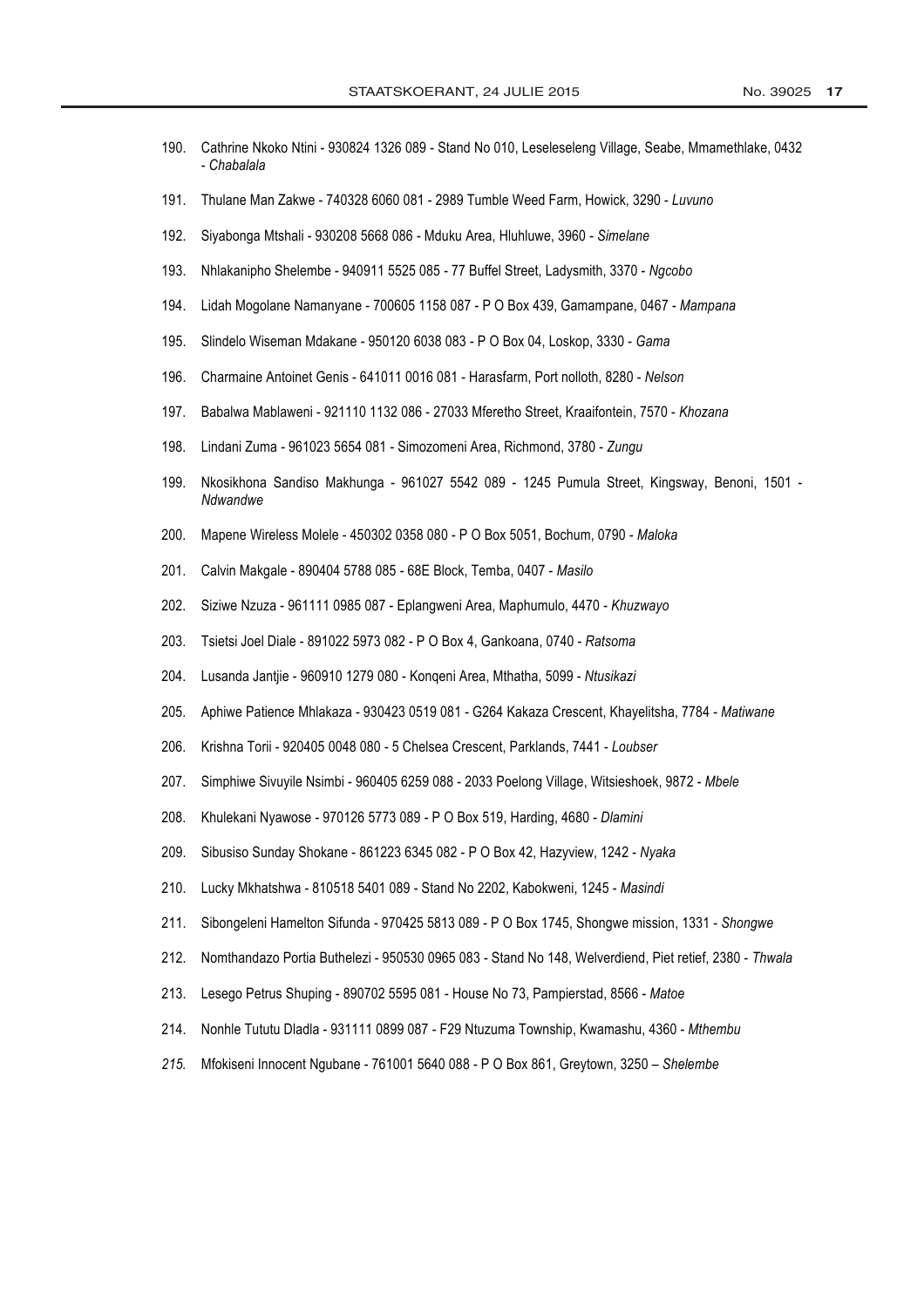- 216. Bonakele Masuku - 881122 0543 088 - P O Box 525, Eshowe, 3815 - Mhlongo
- 217. Ayanda Lucia Mpungose - 950301 0796 088 - P O Box 53203, Mtunzeni, 3867 - Dindi
- 218. Lindelani Hombile - 740222 5331 082 - V573 Umlazi Township, Umlazi, 4031 - Khumalo
- 219. Sinethemba Patrick Mtshali - 911104 6021 081 - Goodini Farm, Dannhauser, 2080 - Dlamini
- 220. Philani Mthembu - 930302 5752 089 - P O Box 158, Mkuze, 3965 - Myeni
- 221. Zamakhosi Michelle Mabasa - 691019 0437 081 - P O Box 1084, Port shepstone, 4240 - Mabaso
- 222. Aaron Bhekuyise Dlamini - 650815 5375 088 - 10 Fick Street, Vryheid, 3180 - Nsibande
- 223. Michael Lebogang Serudu - 800614 5852 082 - P O Box 77, Gompies, 0631 - Kekana
- 224. Ernest Mathebula - 810427 5421 081 - Jim Nghalalume Area, Giyane, 0826 - Mahlauri
- 225. Fezekile Ngungunyana - 920820 5592 082 - 15 Havelock Street, Central, Port elizabeth, 6001 - Telekiso
- 226. Siphiwe Isaiah Sibiya - 520606 6258 086 - 19 Bushwillow Drive, Blue Bend, Beacon bay, 5241 - Sokhela
- Welcome Sihle Mbatha 881014 5787 085 883 Nxumalo Street, Ngutu, 3135 Mncube 227.
- Mlamuli Nhlangulela 930302 5926 089 689 North Road, Clermont, 3602 Miya 228.
- Banele Cele 960920 1158 085 P O Box 643, Hibberdene, 4220 Nyawose 229.
- 230. Sibusiso Reginald Muthwa - 781111 5815 089 - Stand No R498, Kwadabeka, 3602 - Dlamini
- 231. Mukhethwa Gandini - 941125 0582 087 - P O Box 488, Bochum, 0790 - Makhura
- 232. Vusi Vicent Balovi - 800210 6082 082 - P O Box 329, Elim hospital, 0960 - Hlongwane
- 233. Mkhuluw Nduli - 880620 5236 088 - Tshobho Area, Matuze Store, Maphumulo, 4470 - Mkhize
- 234. Tshediso Ernest More - 850206 5726 082 - 13 Villa Luso, 16 Bosvlier Street, Winchester hills, 2091 -Moilwa
- 235. Nandipha Majola - 910920 0206 084 - 3073 Dlamini Street, Bekkersdal, 1760 - Monakali
- 236. Dijara William Mothibi - 860523 5335 088 - 8960 Hillshaw Street, Malmesbury, 7299 - Pitso
- 237. Jabulani Xolani Mthembu - 920929 6199 084 - P O Box 695, Kwangwanase, 3973 - Gumede
- 238. Ayanda Mthembu - 900131 0542 088 - P O Box 470, Kwangwanase, 3973 - Tembe
- 239. Zodwa Thuleleni Mthembu - 850228 1685 088 - P O Box 97, Kwangwanase, 3973 - Ndlovu
- 240. Ofentse Thomas Tlhabadira - 950122 5455 086 - House No 30512, Pote Section, Kraalhoek, 0341 - Masibi
- Nokuthula Mbatha 950506 1099 080 Eshoba Area, Vryheid, 3100 Buthelezi 241.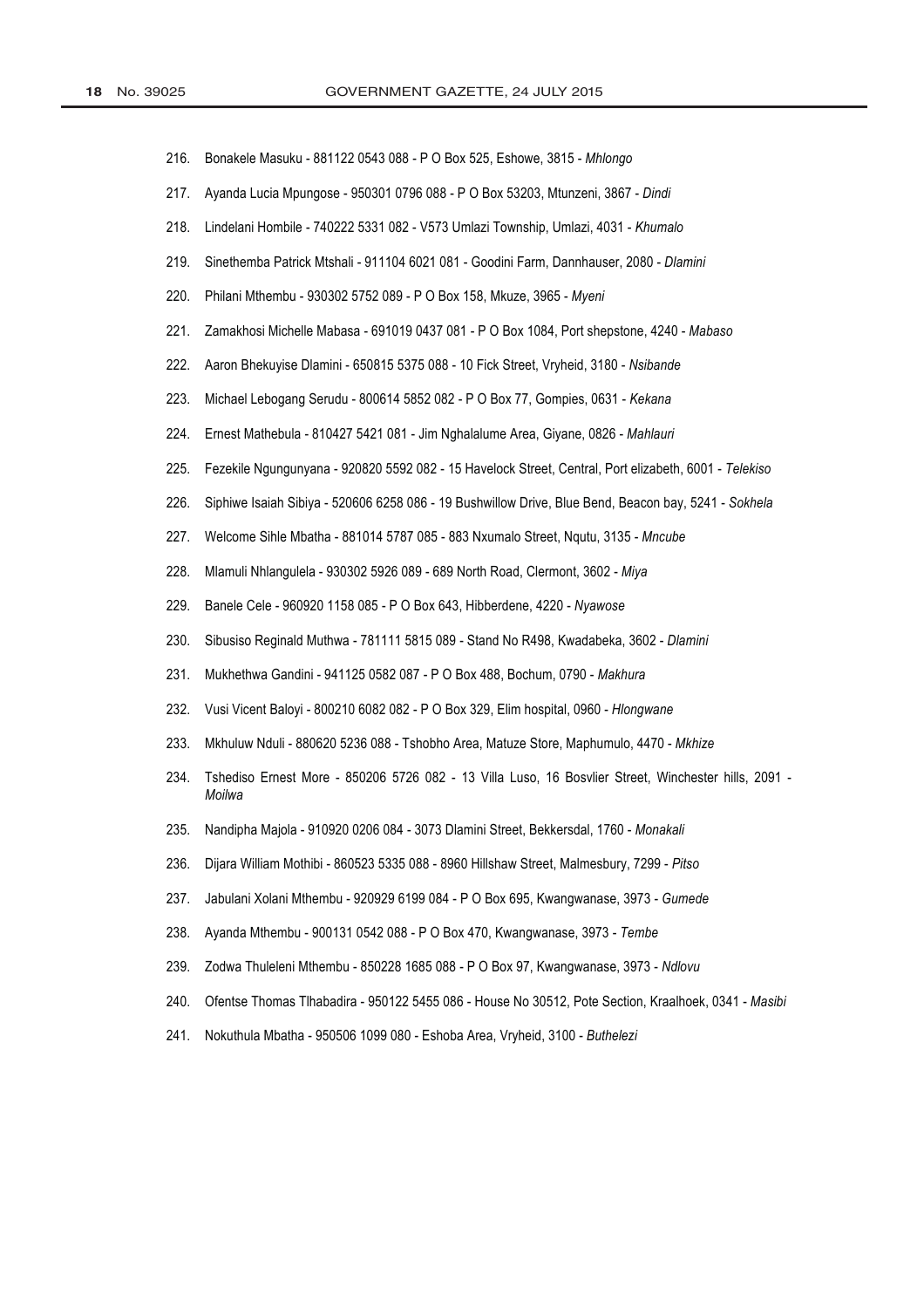- 242. Obed Motlhabi Mothupi - 770923 6045 083 - 374 Miga Village, Mahikeng, 2745 - Mothupi
- 243. Phumlani Mahlawe - 920716 6089 088 - 144 Bouquet Street, Rosettenville, 2130 - Phungula
- 244. William Neo Sibanda - 770309 6101 086 - 153 Nhlapo Section, Katlehong, 1432 - Motloung
- 245. Busani Aggripa Biyela - 760228 5280 083 - Macekane Reserve, Empangeni, 5810 - Ncube
- 246. Mduduzi Shonga - 880304 6232 087 - 4242 Embunandini, Merrivale, Howick, 3291 - Shongwe
- 247. Mthokozisi Thandoluhle Masengemi - 940124 6066 089 - Kwaguqa Area, Tugela ferry, 3010 - Dlamini
- 248. Chepape Wilson Sekgobela - 960630 5955 085 - 9194 Munica Mnguni Street, Extension 44, Polokwane, 0699 - Nakeni
- 249. Jabulani Mzamo Khanyile - 950331 5790 083 - Mamba Reserve, Eshowe, 3815 - Nduli
- 250. Ahman Harrichandparsad - 840215 5079 080 - 33 Buckingham Road, House No 10, Bonela, Mayville, 4091 - Maharaj
- Velenkosini Sipho Xaba 920125 6032 082 Ngodini Area, Hluhluwe, 3960 Zondo 251.
- Sello Bopape 961011 6167 088 Lenyenye Area, Lenyenye, 0887 Makwela 252.
- Aluwani Nemutudi 750416 6044 085 Private Bag X 1230, Vuwani, 0952 Masutha 253.
- Craig Phillip Driver 691002 5165 089 2 Lloyd Street, Paradise, Knysna, 6571 Glover 254.
- 255. Farouk Mahomed - 460730 5129 080 - 16 Ruth Crescent, Northcliff, 2115 - Valiallah
- 256. Siyabonga Melusi Mngomezulu - 880917 6155 089 - P O Box 358, Jozini, 3968 - Mahlangu
- 257. Sizwe Lindani Hlekwayo - 951128 5825 086 - P O Box 424, Richards bay, 3900 - Ntuli
- 258. Collen Mbuso Ngcobo - 810926 5323 080 - C1013 Xolani Ngcobo Road, Newtown C, Durban, 4390 -Sithole
- 259. Blessing Lindani Makhowani - 900518 5560 083 - Caluza Area, Pietermaritzburg, 3201 - Khumalo
- Yamkela Mbooi 960320 6535 082 P O Box 290, Flagstaff, 4810 Mbooi 260.
- $261.$ Mondli Kubheka - 960326 5342 081 - Stand No 4932, Vlakfontein, 1821 - Mchunu
- 262. Vashini Lauren Abrahams - 960103 0427 088 - 42 Hamilton Street, Goodwood, 7460 - Rose
- 263. Zothani Dlamini - 941212 6145 083 - Nongidi Location, Umzimkulu, 3297 - Nomtshwe
- 264. Thembani Christday Tyaba - 750910 6514 089 - Kwapata Area, Pietermaritzburg, 3201 - Matyeni
- 265. Ashley Steyn - 750317 5271 085 - 14 Plataanueg, Andalusia, Jan kempdorp, 8550 - Bosman
- 266. Tasneemah Thomson - 830709 0132 086 - 102Atotnes Road, Plumstead, 7800 - Adams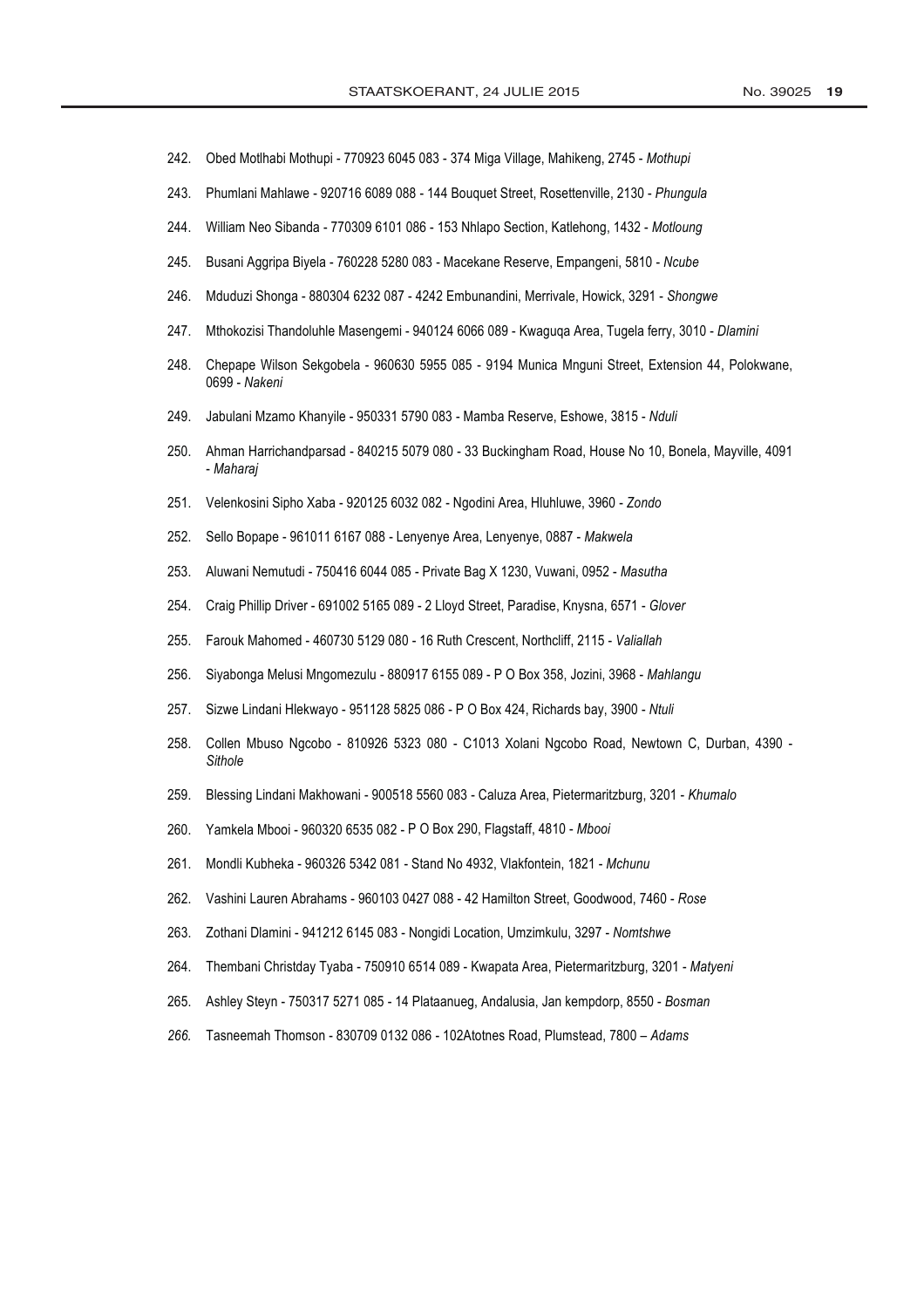- 267. Wilby Graig Lukas - 880922 5227 087 - Essen Street, Heidrand Flats, Mosselbay, 6501 - October
- 268. Mustapha Islaam - 730324 5799 086 - 2211 Lobelo Street, Huhudi Location, Vryburg, 8601 - Baepi
- 269. Mpumelelo Ngcongo - 960207 5335 087 - B57 Madondo Road, Clermont, 3610 - Hlatshwayo
- 270. Thulani Mchunu - 830928 5578 081 - P O Box 42, Weenen, 3325 - Zungu
- 271. Siboniso Maxwell Sikobi - 730702 5925 084 - P O Box 2341, Empangeni, 3880 - Ngema
- 272. Ntokozo Thokozani Masinga - 931207 6350 081 - Scabazini Area, Kwangwanase, 3973 - Khumalo
- 273. Nongiphile Sanele Muweni - 960912 1360 084 - P O Box 6, Kwangwanase, 3973 - Ndlazi
- 274. Sandra Adwintly Mahlangu - 760505 0381 085 - 57 Halssnoer Street, Nelspruit, 1200 - Captain
- 275. France Kgotlhaetsile Tshilo - 800122 5719 087 - 3648 Sechoaro Street, Mohlakeng, 1759 - Sima
- 276. Mirimisi Robert Manganyi - 610406 5725 081 - House No 1624, Section F, Giyani, 0826 - Mhlongo
- 277. Letlhogonolo Mishael Monageng - 911225 6310 081 - 10571 Extension 9, Sunrise park, 0299 - Senchumedi
- Ebrahim Friday 440710 5210 085 38 College Road, Asherville, Durban, 4091 Hanif 278.
- 279. Sanele Nduduzo Dladla - 930611 6224 082 - P O Box 12205, Tugela ferry, 3010 - Majozi
- Amina Davids 880911 0106 081 45 Algoa Court, Hanover park, 7780 Toefy 280.
- 281. Luxolo Hanabe - 940301 6050 087 - 3386 Mcelu Street, Port alfred, 6170 - Qokose
- 282. Derrick Oupa Nyalungu - 750809 5634 080 - P O Box 150, Hazyview, 1242 - Milanzi
- 283. Celumusa Hamilton Mcoco - 910814 5889 087 - 5624 Extension 04, Standerton, 2430 - Maseko
- 284. Sequence Nhlahla Nhlengethwa - 941201 6371 088 - P O Box 1637, Pongolo, 3170 - Sibiya
- 285. Caleb Japheth Applesamy - 810109 5073 084 - 1628 Camelia Crescent, Lenasia south, 1829 - Noah
- 286. Sean Vincent Adendorff - 911119 5358 086 - 71 St Emillion Street, Die Wingerd, Somerset west, 7130 -**Moss**
- 287. Molotlhanyi Holland Phera - 861224 6530 087 - 755 Masilo, Theunissen, 9410 - Segoaba
- 288. Xolani Matshangaza - 861105 5669 085 - 477 B Zola 3, Zwane Street, ROODEPOORT, 1725 - Dlamini
- 289. Letlhogonolo Neville Khoane - 940907 5793 087 - 5352 Rhodes Crescent, Imperial Reserve, MAFIKENG, 2745 - Disetlhe
- 290. Lefentswe Providence Matlou 941231 5329 084 P O Box 6984, MUSHUNG, 0809 Cheung
- 291. Bulela Sweetness Spayire - 951113 1014 083 - 2758 Zone 7, Thembalethu, GEORGE6530, Madam -Xhalisa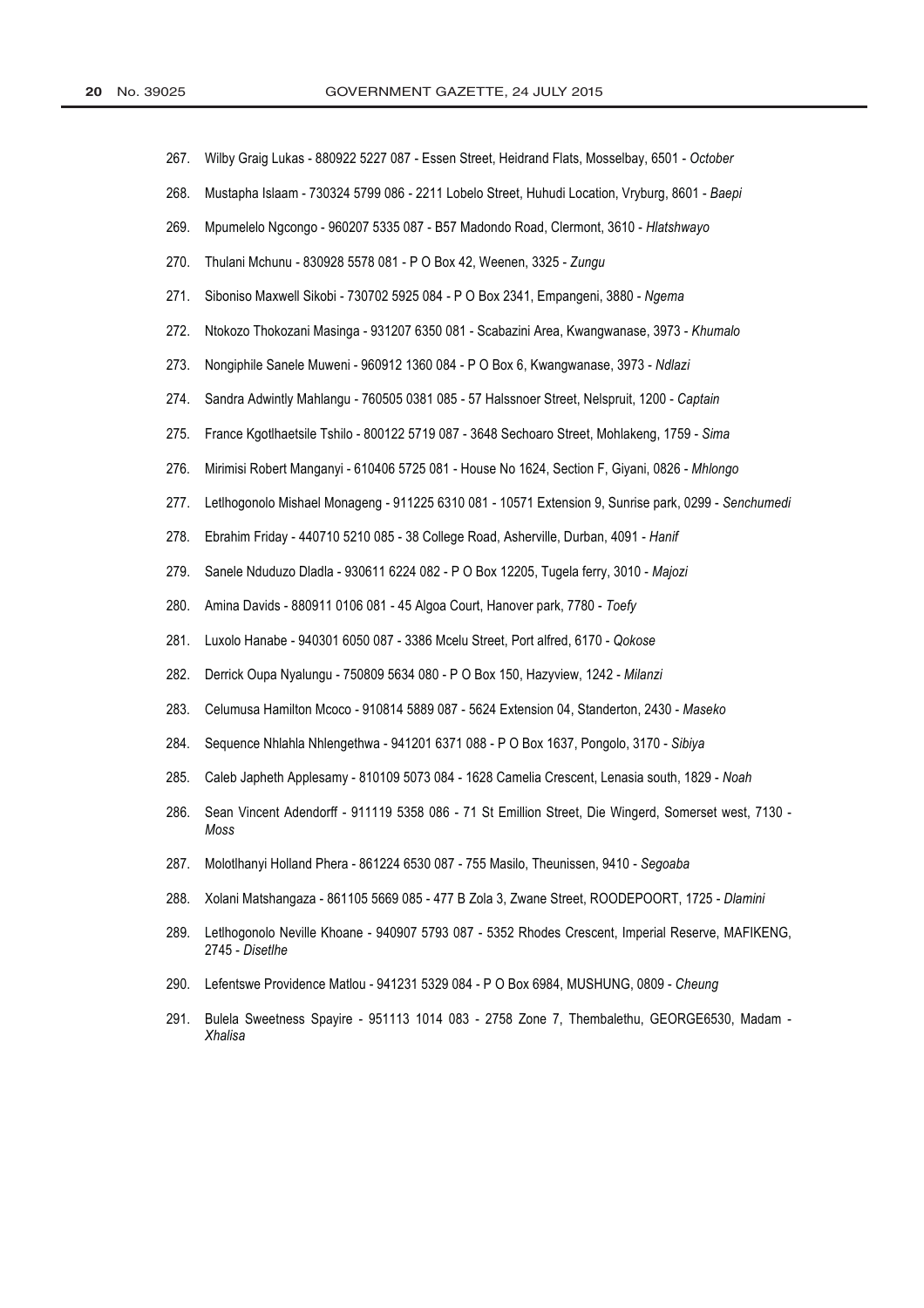- 292. Tabudi Bethuel Mashapa - 970403 6105 086 - 280 Mothapo, SOVENGA, 0727 - Mamabolo
- 293. Makoko Solomon Seroka - 600823 5635 080 - Marulaneng, SEKHUKHUNE, 1124 - Molatudi
- 294. Tumelo Noge - 851206 5783 082 - 2532 Langa, Rockville, SOWETO, 1860 - Nku
- 295. Penelope Sithiwe Sithole - 911105 0371 083 - 698 / 8 Emfihlwe Section, TEMBISA, 1632 - Motsenga
- 296. Katlego Enoch Noge - 821025 5542 083 - 2532 Langa, Rockville, SOWETO, 1860 - Nku
- 297. Joseph Agrey Mogashoa - 890403 5532 089 - 205 Block Cv, MABOPANE, 0200 - Legodi
- 298. Zakhele Bongani Clifford Hlongwane - 650924 5481 084 - 2780 Protea North, SOWETO, 1700 - Khumalo
- 299. Tebogo Esther Sekale - 890608 0927 080 - 318 Letlhakwaneng Section, RUSTENBURG, 0300 - Pule
- 300. Kapudi Jeffrey Mokwena - 861208 5972 085 - P O Box 506, MOTETEMA, 0473 - Mmotla
- 301. Sikelela Ntshele - 950915 6075 088 - 257 Vezi Section, Phola, OGIES, 2233 - Nombewu
- 302. Nelisiwe Ngwenya - 741031 0538 081 - 3345 Phase One, Braamfisher, ROODEPOORT, 1725 - Ndlovu
- 303. Hloniphile Prudence Dube - 760813 0312 088 - 9223 Mbele Street, ORLANDO WEST, 1804 - Gama
- 304. Itumeleng Erick Mokhampane - 880714 5305 082 - 1207 Ibuma Street, Extension 3, Hlalanikahle, KROONSTAD, 1035 - Mongane
- $305.$ Seretse Louis Bok - 770405 5718 084 - 91 Mabule Village, MAFIKENG, 2730 - Oaitse
- $306.$ Vuyiseka Victoria Sotomela - 850103 0700 081 - P 621 Site B, KHAYELITSHA, 7793 - Sotondoshe
- $307<sub>1</sub>$ Teboho Mokoena - 810608 5380 084 - 14370 Tseitsei, Extension 8, PALMRIDGE, 1401 - Mofokeng
- Phokoane Lincan Makutu 860309 5492 081 36 Cocatoo Street, Extension 1, Sharon Park, NIGEL, 1490 -308. Mmakgolane
- Khanvisile Madondo 891217 1193 087 Haza Area, MERRIVALE, 3201 Ndlovu 309.
- $310.$ Sokana Johannes Majola - 401012 5197 082 - Private Bag X701, NQUTU, 3135 - Magasela
- $311$ Sivabonga Madinga - 950525 6460 089 - P O Box 6019, NONGOMA, 3950 - Ndwandwe
- $312.$ Duncan Nxumalo - 791228 5777 081 - 403951 Umzinyathu, INANDA, 4023 - Dlamini
- $313.$ Sbusiso Phathizwe Dube - 851005 5428 080 - A 1378 Newtown, IANANDA, 4000 - Nxumalo
- $314.$ Makoena Junior Mahanyele - 800115 1094 083 - P O Box 777, KOLOTI, 0709 - Mothupi
- $315.$ Selaelo Ephraim Mabitsela - 940330 6195 089 - 1097 Zone 2, Bafokeng Section, BRITS, 0250 - Maseapato
- 316. Kofane Boas Kgotle - 761009 5510 086 - 623 Moabi Street, JOUBERTON, 2570 - Dhlamama
- 317. Bongani Wellington Mthombeni - 810509 5369 087 - 233 Madi Street, STANDERTON, 2430 - Hlatshwayo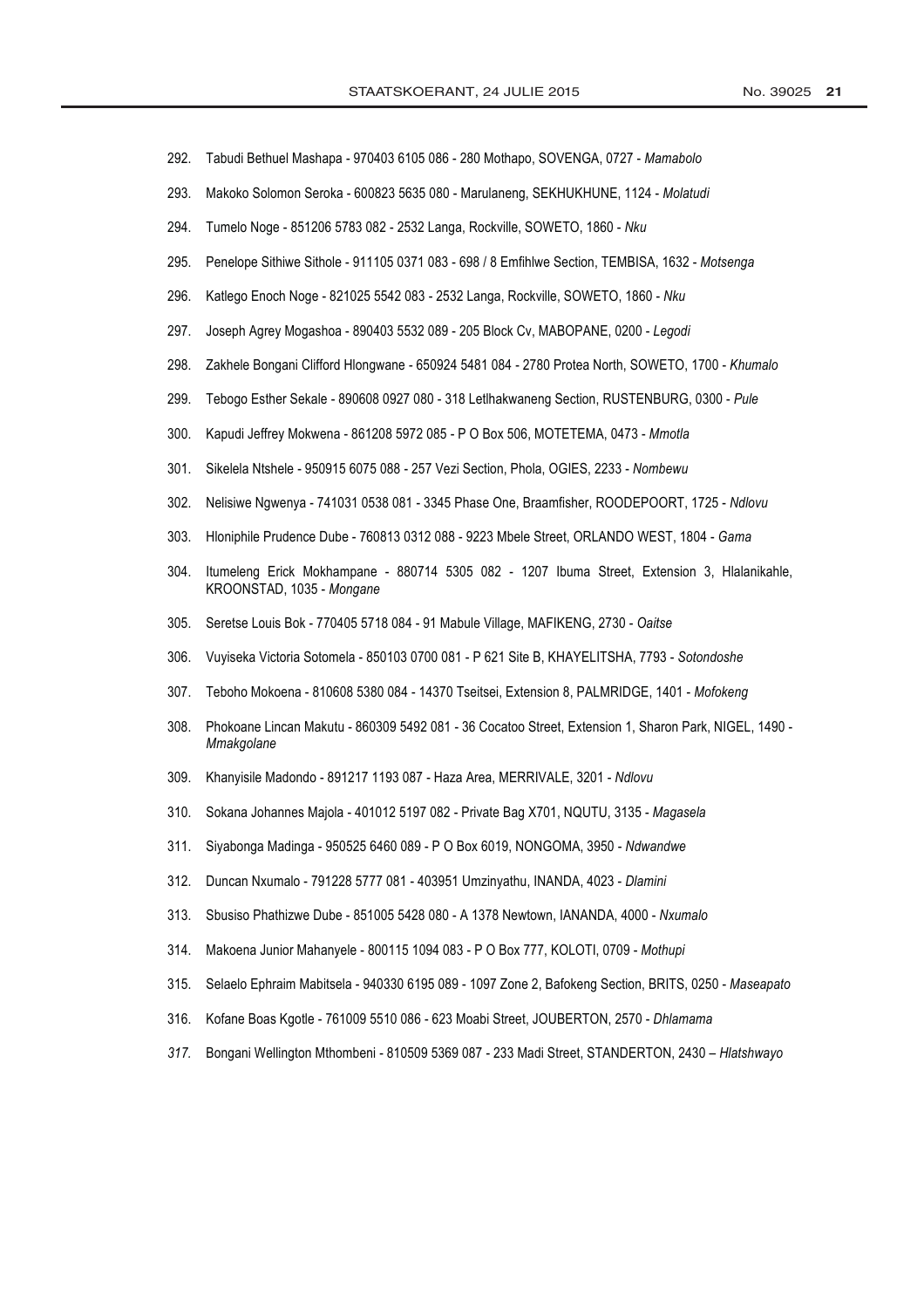- 318. Nelson Sello Mazibuko - 910923 5823 085 - House No 1530, DOBSONVILLE, 0600 - Kobola
- 319 Sylvester Manaka - 850111 5901 083 - P O Box 1761, KOLOTI, 0709 - Mahwibila
- 320. Moses Moshe Mashabela - 860926 5453 084 - 54 Drawer Street, Derdepoort, EAST LYNNE, 0126 - Chidi
- $321.$ Elinah Melela Mkhajwa - 810831 0396 083 - 3022 Taylor Park, ZAMDELA, 1949 - Malaza
- 322. Tsekiso Zacharia Mofokeng - 700720 5414 087 - 9507 Somers Post, SASOLBURG, 1949 - Tshabalala
- 323. Mmaphai Stephen Mamorobela - 740330 5186 081 - Stand No 164, KGAPANE, 0800 - Rampedi
- 324. Jacob Motsamai Sekhu - 560113 5851 087 - 3649 Newstand Section, MABOLOKA, 0200 - Leeuw
- 325. Mosefe Edwin Sefako - 670105 5338 088 - Khuloane A/A, GA-MASEMOLA, 1060 - Diale
- 326. Nthabiseng Linah Mlotywa - 880427 0344 085 - 20781 Kanana Street, DAVEYTON, 1520 - Khanye
- 327. Mahlodi Welma Mokwalakwala - 960507 0871 089 - Marotholong, GA-SEKGOPO, 0830 - Ramoshaba
- Ephraim Neo Morebodi 720118 5747 083 House No 421 B, Kipton Section, MAKOLOKOE, 0273 -328 Ngwenya
- Thoko Elsie Buta 820919 0510 080 448 Block Kk, SOSHANGUVE, 0152 Mabena 329.
- Sehowa Knox Mokgonyana 870218 5946 087 Stand No 115, Mohodi, MAKHADO, 0920 Makgopo  $330.$
- $331.$ Sindisiwe Chrescentia Movo - 911126 0392 085 - 3361 Extension 22. Mzinoni Township, BETHAL, 2310 -Mahlangu
- 332. Vusumuzi Irvin Ndala - 810723 5407 082 - 352 Block D, MABOPANE, 0190 - Mtshweni
- 333. Sapho Jogi - 930704 6042 081 - Gomolo A/A, PORT ST JOHNS, 5100 - Tshuku
- 334. Mabeke Samuel Maba - 820320 5859 087 - 462 Maripan Street, ACTONVILLE, 1501 - Rakgate
- 335. Marope Lucksy Mphela - 800404 0631 081 - P O Box 573, LONSDALE, 0710 - Mokwele
- Moganwa Kalphy Mashishi 660209 5667 082 P O Box 681, KORINGPUNT, 0632 Manganyi 336.
- 337. Petrus Maleka - 850421 6069 081 - P O Box 7822, POLOKWANE, 0700 - Madiba
- 338. Arnold Yanga Mbenya - 740923 5935 083 - 614 Bester Homes, NYANGA, 7755 - Spondo
- 339. Mpostoli Simon Jele - 690616 5561 087 - 5 Unie Street, Eendrag, EVANDER, 2280 - Twala
- 340. Amukelani Leon Tshabalala - 791117 5282 087 - 25511 Zone 6, Vincent Road, MEADOWLANDS, 1700 -Ngonyama
- 341. Tsepo Mokoena 851102 6077 089 6084 Njonjela Crescent, Mhluzi, MIDDELBURG, 1055 Mahlangu
- Tshepo Collino Tsupa 690910 5774 083 1781 A Emdeni, SOWETO, 1868 Vilakazi 342.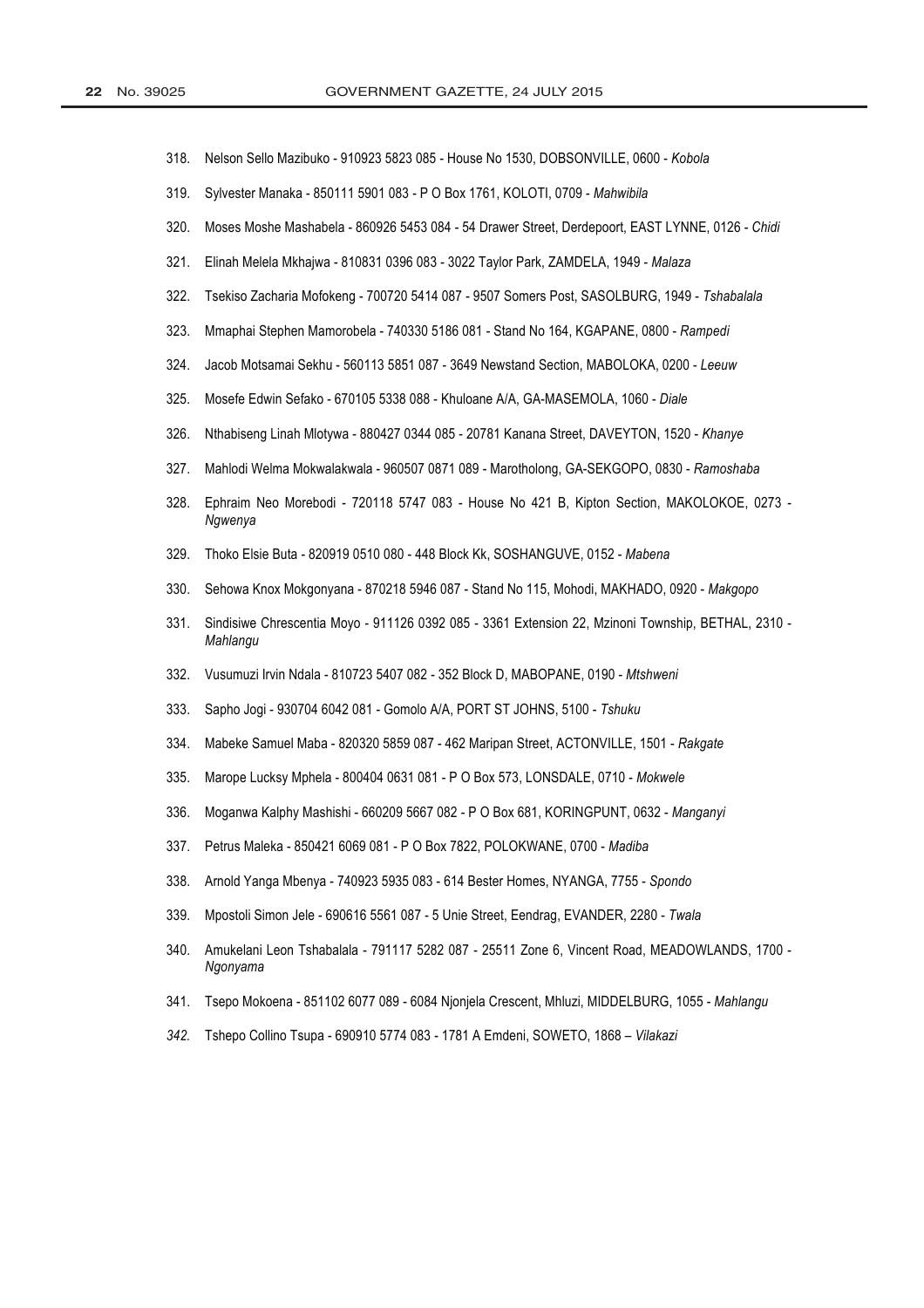- 343. Xolani Lucky Mazibuko - 870223 6099 084 - 446 Mosu Street, Extension 3, CHIAWELO, 1818 - Mabuza
- 344. Sandile Mdaka - 740228 5860 087 - E 933 First Avenue, ZWELITSHA, 7750 - Dibela
- 345. Tshilidzi Nemubvumoni - 911113 0882 083 - 25 Nomtini Street, Letroen, DELFT, 7100 - Nemulodi
- 346. Noluvo Mgogi - 880719 0903 088 - Block 12, No 2, Mthandeki Street, NYANGA, 7755 - Mzilikazi
- 347. Bongani Brighten Mthethwa - 830208 5333 088 - 1774 Msimango S, JOHANNESBURG, 2001 - Khumalo
- 348. Kenneth Seiso Sifali - 850914 6065 083 - 562 Klipfontein View, MIDRAND, 1685 - Koneshe
- 349. Ramathabatha Pricilla Mangwale - 601026 0792 083 - Mamaolo, GA-MPHAHLELE, 0736 - Mphahlele
- 350. Lehlohonolo Matlonya - 961005 6113 084 - 10431 Maphowane Street, Phelandaba, BLOEMFONTEIN, 9300 - Sengaba
- $351.$ Aubrey Khulu - 650612 6076 082 - 4 Station Road, Khayalethu Park, GUGULETHU, 7750 - Maki
- 352. Vuko Ngathane - 960216 6212 088 - K 4242 Galaweni, SAMORA, 7785 - Dywili
- Zwelakhe Zondi 970324 6042 089 Sweetwaters, PIETERMARITZBURG, 3200 Sibisi  $353$
- Ntsikelelo Gabriel Mtolo 970622 5628 083 Raloti Location, UMZIMKULU, 3297 Molefe 354.
- Nkosinathi Hlwathika 940403 6177 082 P O Box 05, FLAGSTAFF, 4810 Ntlokolo 355.
- 356. Mbongikazi Lucia Vobavi - 921106 1035 089 - Upper Tabase A/A, MTHATHA, 5100 - Makala
- 357. Thandanani Ndaba - 950817 6235 086 - Mbewunye Area, NQUTU, 3130 - Jiyane
- 358. Lucky Mahlatse Sibeko - 940307 6445 086 - 1235 Ivory Park, Extension 2, MIDRAND, 1685 - Masia
- 359. Xolani Duna - 860902 6103 085 - Redoubt Area, BIZANA, 4800 - Nduna
- 360. Siyanda Danisa - 950115 5851 080 - 9 Proteria Place, GREYTOWN, 5100 - Nzama
- 361. Nhlanhla Fisani - 951229 6342 087 - 2481 Corner Street, SOWETO, 1723 - Hlongwane
- 362. Segomotso Ernest Mabapa - 930325 5600 081 - 9 Singothi, LOTUS GARDENS, 0100 - Shuping
- 363. Lukhanyo Busakwe - 961118 5516 080 - Corana A/A, LIBODE, 5160 - Mzinjana
- 364. Bonginkosi Joseph Mabuyangwe - 881218 5307 089 - 23276 Rev Frank Chikane Street, KIMBERLEY, 8301 - Mthalane
- 365. Mhaka Adelaide Matshebele - 801109 0358 085 - 205 Section C, MALAMULELE, 0982 - Bila
- Tshepo Peter Billy Seanego 770224 5525 088 372 Block B, MAMELODI, 0122 Mokgoko 366.
- 367. Amos Moitaodi Phoshodi - 620503 5660 082 - 69328 Zone 20, SEBOKENG, 1983 - Msibi
- 368. Mxolisi Phillemon Mkotini - 531021 5420 082 - 9192 Extension 15, BOPHELONG, 1917 - Mquteni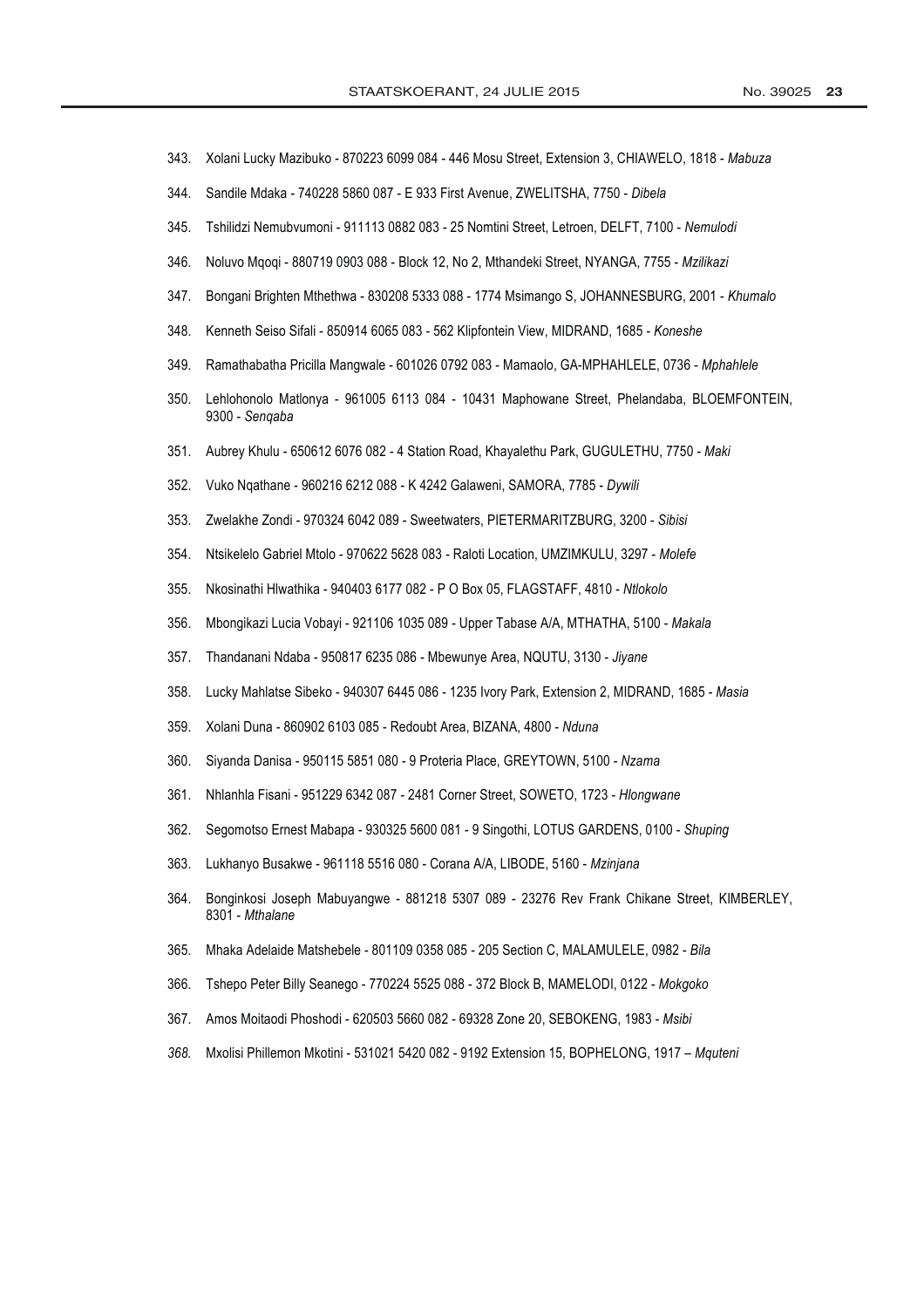- 369. Thabo Alfred Nyakale - 841001 5472 080 - 6580 Extension 2, LAKESIDE, 1983 - Modisenyane
- 370. Mpeyake Abram Ngoye - 601211 5486 085 - 19235 Zone 14, SEBOKENG, 1983 - Nhlapo
- Mafika Zwane 891026 5328 080 616 Lekoa Street, BOPHELONG, 1913 Mabena  $371$
- 372. Tshepo Alfred Mpinga - 900906 5532 089 - 1110 Molopo Street, KWA THEMA, 1501 - Mthimkhulu
- 373. Sydney Matlou - 730808 5600 088 - 81 A Zone 3, Monyaku Street, MEADOWLANDS, 1852 - Mawela
- 374. Andries Buti Modise - 850903 5323 080 - F W Beyers Street, VANDERBIJLPARK, 1900 - Phakathi
- 375. Sinazo Gumede - 970527 1086 089 - P O Box 9437, HLUHLUWE, 3960 - Ndlazi
- 376. Phindile Msomi - 961203 1231 080 - Mbaliyezwe Location, IMPENDLE, 3227 - Majozi
- Nomvelo Nokuthula Shangase 960708 1057 088 P O Box 6, DALTON, 3236 Ntombela 377.
- 378. Nkosingiphile Mthobisi Mngadi - 961108 6126 088 - Mbutshani Area, Sweetwaters, PIETERMARITZBURG, 3201 - Ngcobo
- 379. Zimasa Jwambi 900123 5565 081 44 Gugura, Nu 5, MOTHERWELL, 6211 Mtshagi
- Motamolane Jacob Mafumekwane 691025 5641 080 Tra-5, No 190, DELFT, 7100 Mafomekoane 380.
- $381.$ Nhlanhla Goodwill Petlele - 891122 5350 081 - 2495 Dlamini Street, Kagiso II, MOGALE CITY, 1754 -Khanyile
- 382 Johane John Ndlovu - 841231 5430 081 - Stand No 277, Kamhlushwa, NKOMAZI, 1332 - Ngobeni
- 383. Siponono Henry Tshwala - 480415 5315 089 - 11106 Area 38, UMGABABA, 4155 - Nkosi
- 384 Mboyana Mpopotya - 580814 5966 082 - Mncwasa 1 A./A. ELLIOTDALE, 5070 - Dudumayo
- 385. Mohale Mathata Rapitsi - 950328 6178 086 - Kgapane Hospital, TZANEEN, 0850 - Maake
- 386. Johannes Phalantwa Sekhaulela - 911030 5563 080 - 1368 Block Pp 2, SOSHANGUVE, 0152 - Tswai
- 387. Lucky Mahlatse Matenchi - 850727 6049 083 - 209 Jerusalem, MPUDULLE, 1057 - Mokgomogane
- 388. Lucky Mohlala - 900502 6343 087 - Stand No D150, Mooihoek, TSIMANJANE, 0453 - Mothogoane
- 389. Freddy Thabo Matiokotia - 830516 5525 085 - P O Box 5488, TRICHARDTSDAL, 0890 - Mohlala
- 390. Doctor Moribisane Makua - 740406 5932 086 - Ngwane, JANE FURSE, 1085 - Mokobake
- $391.$ Nkgotleng Elicent Mokgatlha - 940628 6177 084 - P O Box 6565, TRICHARDTSDAL, 0890 - Moeng
- 392. Khawulezile Jokweni - 780916 6049 087 - P O Box 336, FLAGSTAFF, 4810 - Tshude
- 393. Jim Masia Modiba - 890912 5347 082 - 31 Minons Street, Yeoville, JOHANNESBURG, 2198 - Maluleke
- 394. Maite Mari Rebombo - 750512 1298 088 - No 774 Masodi Village, MOKOPANE, 0600 - Maake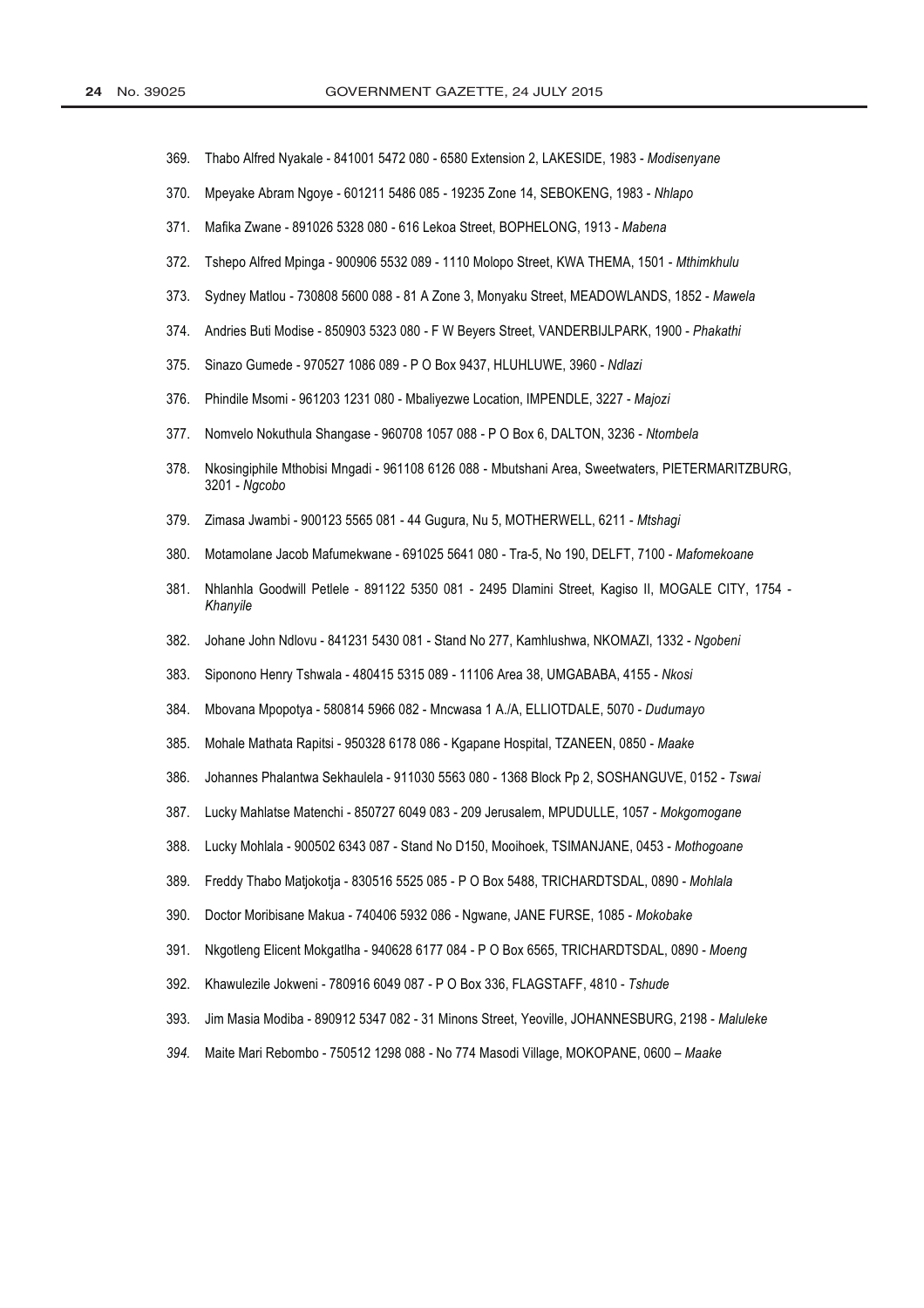- 395. Nonhlanhla Biona Zubana - 561213 0814 087 - Hlongwa Location, UMZUMBE, 4225 - Mazubane
- 396. Mhlekwa Frans Nkuna - 540624 5295 088 - 1299 Block P, SOSHANGUVE, 0152 - Ntuli
- 397. Thabang Matsheka - 900918 5701 085 - 10270 Magogwe Village, MAFIKENG, 2745 - Peele
- 398. Cheryldine Bonita Van Rooyen - 910406 0208 080 - 7 Melba Road, CAPE TOWN, 7490 - Abrahams
- 399. Fawwaz Cassim - 961117 5066 088 - 535 Umber Street, PRETORIA, 0100 - Mahomed Ali
- 400. Muziwakhe Paulos Msugwini - 730315 5423 081 - 439 Tsajame B, HARRISMITH, 9880 - Nhlapho
- 401. Azile Mzakwe - 950225 1033 086 - Twazi A/A, FLAGSTAFF, 4810 - Gogotya
- 402. Thabiso Bheki Mononyane - 900801 5489 085 - 341 Moseleki Section, KATLEHONG, 1431 - Mthimkulu
- 403. Bhekisizwe Khumisi - 810305 6486 081 - 30692 Extension 15, BRONVILLE, 9459 - Matsididi
- 404. Lehlohonolo Samuel Nkhau - 871031 5259 081 - 1548 J Section, BOTSHABELO, 9781 - Moeketsi
- Bongumusa Thandokuhle Treasure Magagula 960915 6276 080 Esimashwini, EMONDLO, 3105 -405 Nxumalo
- Fortunate Samukelisiwe Zwane 941024 0366 080 Emvuzini Area, EMONDLO, 3105 Mtshali 406.
- 407. Sanele Reo Chele - 941226 6359 080 - Emafakatini Location, PIETERMARITZBURG, 3200 - Mbhele
- 408. Lindokuhle Turuman - 960804 5633 089 - No 14007. Witsand, CAPE TOWN, 5329 - Sonamzi
- 409. Thebe Victor Sirunwa - 960726 5182 082 - 4381 Phase 2, SHARPEVILLE, 1921 - Mantso
- 410. Gugu Thandiwe Ntshingila - 970105 0399 082 - 222 Masivitela Street, Zone 4, MEADOWLANDS, 1852 -Maluleke
- 411. Sheridan Gay Kilfoil - 551027 0278 081 - 8 Bryanston Villas, 16 Waterloo Road, BRYANSTON, 2100 -Curle
- Thapelo Charlton Tsiane 731229 5585 089 3060 Naledi Extension, SOWETO, 1809 Mafa 412.
- Nthatiso Mhlaba 911130 1007 080 5367 Khuzwayo Street, SOWETO, 1717 Mokhakala 413
- 414. Daniel Ignatius Mogale - 721023 5438 080 - 108 Jancor, 295 Burger Street, PRETORIA NORTH, 0183 -Mapheto
- Rankapole William Mosako 730316 5486 086 32 Block X, MABOPANE, 0100 Maboa 415
- Princess Canham 700815 1068 083 46 Sawfish Road, Newlands East, DURBAN, 4001 Scheepers 416
- 417. Nomvuyo Queen Phiri 870828 1575 084 2950 Kwazanele, BREYTEN, 2330 Lusenga
- 418 Phumlani Gladman Khomo - 940921 5762 083 - Mbayimbane Location, Murchison, PORT SHEPSTONE, 4240 - Gambushe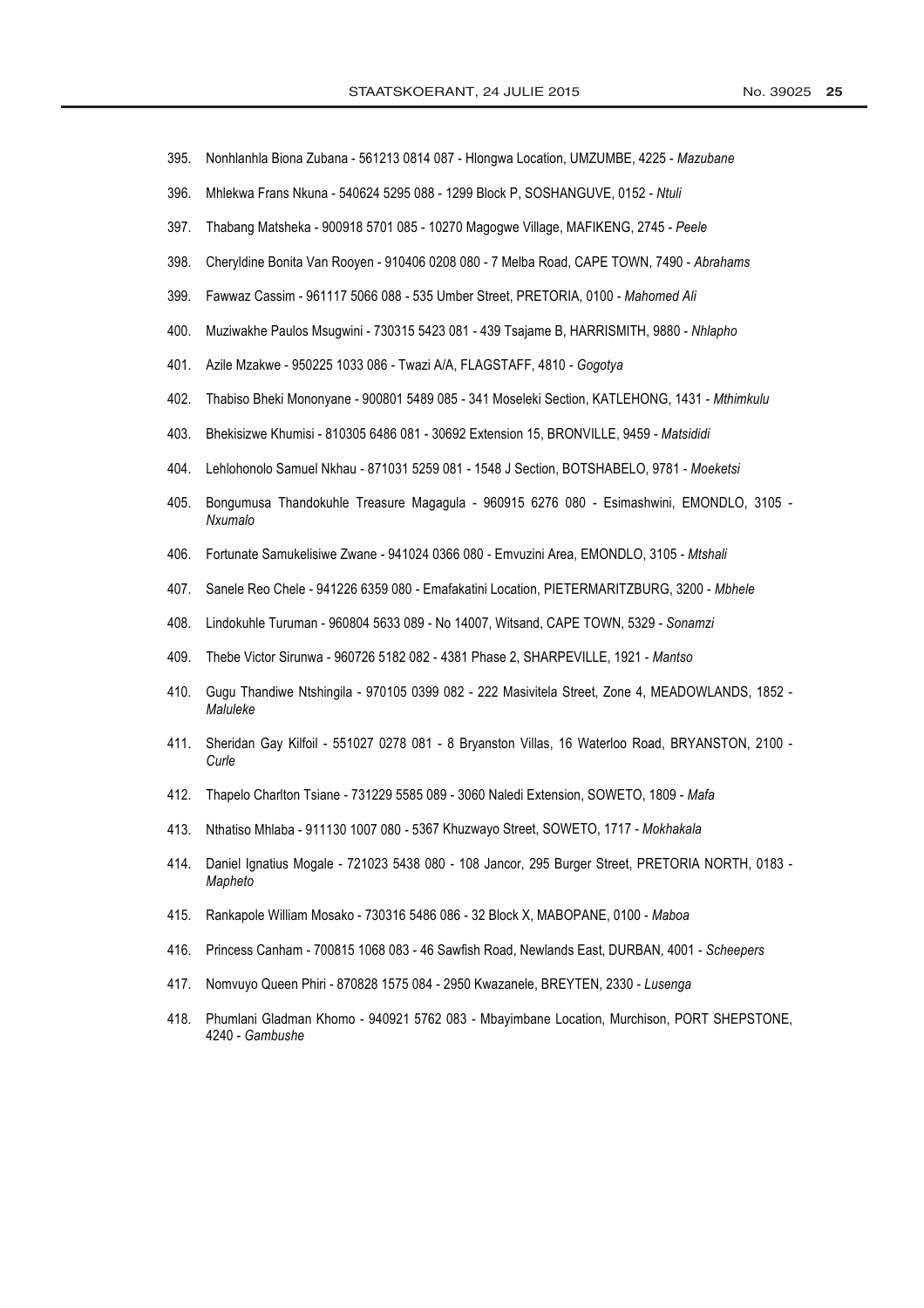- 419. Thabiso Keith Maphumulo - 880707 5385 088 - 44 Himandra Road, MARIANNHILL, 3600 - Mgube
- 420. Zithulele Innocent Duma - 770909 5982 087 - Kwambe Location, UMZIMKULU, 3297 - Mbewana
- Tsatsawane Maria Maluleka 470105 0662 088 1054 Lenyeketsane, LEFISO, 0431 Ngoana 421.
- 422. Doctor Thokozani Mazumbuka - 961001 6462 084 - Plot 180, Road 11, ELOFF, 2211 - Msiza
- 423. Malwande Nganyase - 950412 5697 088 - Lukhwethu A/A, MTAHTHA, 5099 - Sikhobongwana
- 424. Renang Lucas Kanetsi - 951213 6357 089 - Umbali Unit J, PIETERMARITZBURG, 3200 - Nyathi
- 425. Mbuyi Angelo Dhlamini - 860125 5371 087 - 19 Heathcliff Manor Corner, Lavens And Shetland Drive, JOHANNESBURG, 2001 - Fakudze
- 426. Ntwanano Duncan Maswanganye - 960622 5761 084 - P O Box 2828, GIYANI, 0826 - Mabasa
- 427. David Sibeko 660829 5509 081 364 Zone 1, DIEPKLOOF, 1864 Motaung
- Thembile Williams Breakfast 760918 5934 081 2884 Kolobe Road, Masiphumelele, FISH HOEK, 7975 -428. Ndleleni
- Phillipine Kholofelo Moshokoa 820903 0932 080 P O Box 1187, MSINGA, 0900 Ramabulana 429.
- Melusi Dube 921208 6239 086 530 Matlakala Street, MOLETSANE, 1868 Sithole 430.
- Khumbuzile Marjorie Khuzwayo 851109 1120 087 3051 Sebenzisa Street, Kagiso II, MOGALE CITY, 431. 1754 - Mdlalose
- 432. Sifiso Eric Vayo - 750212 5971 083 - P O Box 383, DANNHAUSER, 3080 - Khubelo
- 433 George Makees Chauke - 750213 5809 083 - 97 Middlei Crescent, WESTPARK, 0183 - Kwinika
- 434. Tsietsi Piet Makhele - 831010 6130 086 - 1347 Phaliso View, TROMPSBURG, 9913 - Moruti
- 435. Kgosimotse Konrad Mokoduo - 910122 5669 081 - 17 B Mokasa, TAUNG, 8584 - Phele
- 436. Moraomankhutsane Sam Mosehla - 551211 5515 081 - P O Box 1, MASEMOLA, 1060 - Masemola
- Lungisani Brian Ndhlovu 880424 6304 080 Ruyeni Reserve, KWAMBONAMBI, 3915 Twala 437.
- 438. Simphiwe Magudulela - 921126 6188 089 - 6547 Polokelo Street, Zone 4, DIEPKLOOF, 1864 - Rangwaga
- 439. Dumisani Shakes Mathonsi - 950105 5884 082 - Magomani, MALAMULELE, 0982 - Sambo
- 440. Lehlohonolo Sylvester Malefane - 840401 5945 088 - 1009 Section H2, BOTSHABELO, 9781 - Motumi
- 441. Siphelele Nkosinathi Biyela - 891206 6129 089 - P O Box 1976, MTUNZINI, 3867 - Ntimbane
- 442. Thokozani Nkosinathi Mahlangu - 951103 5873 089 - P O Box 315, KWANGWANASE, 3913 - Mthethwa
- Mduduzi Ngema 930202 6368 085 P O Box 1437, ESIKHAWINI, 3887 Khanyile 443.